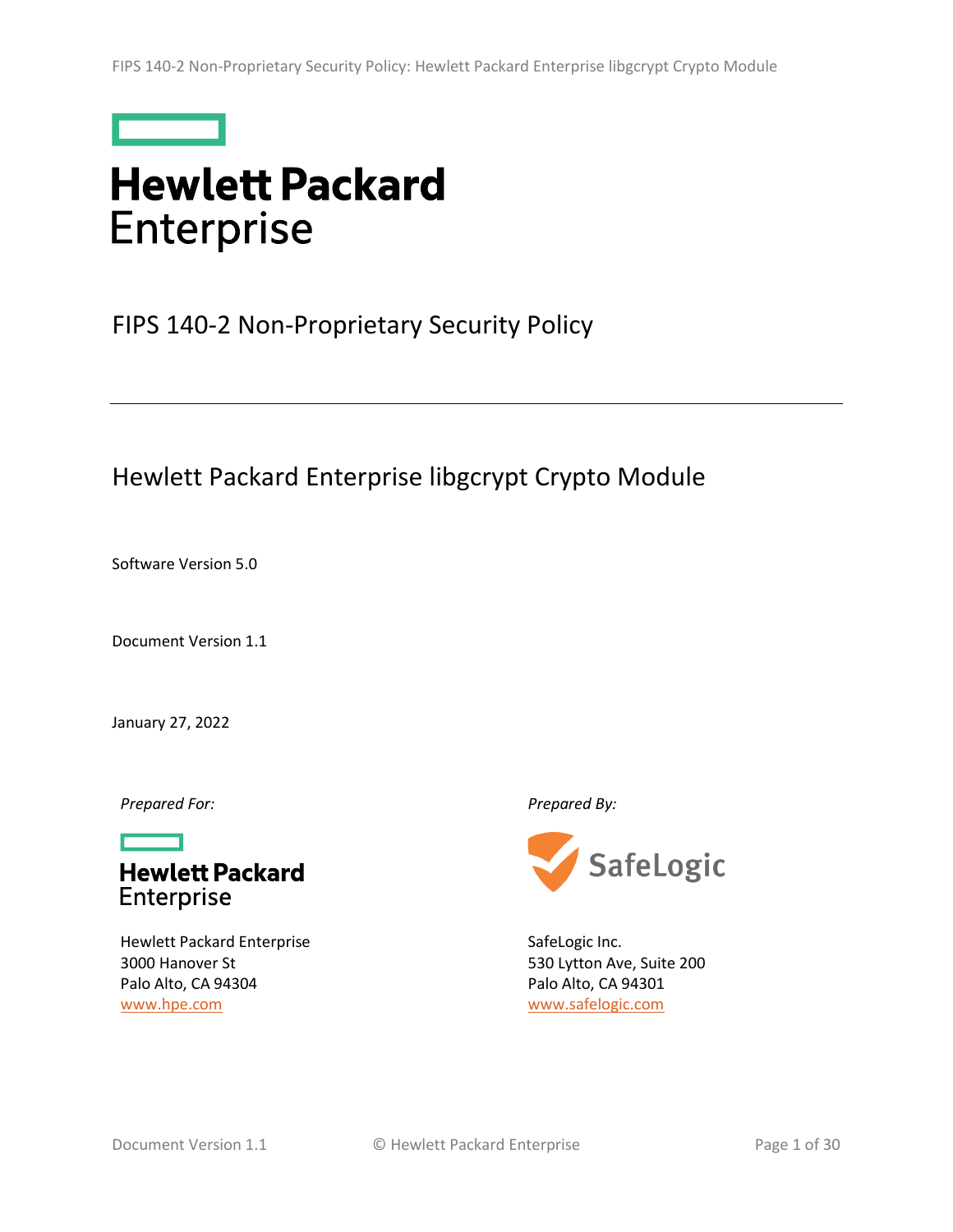FIPS 140-2 Non-Proprietary Security Policy: Hewlett Packard Enterprise libgcrypt Crypto Module

# <span id="page-1-0"></span>**Overview**

This document provides a non-proprietary FIPS 140-2 Security Policy for Hewlett Packard Enterprise libgcrypt Crypto Module.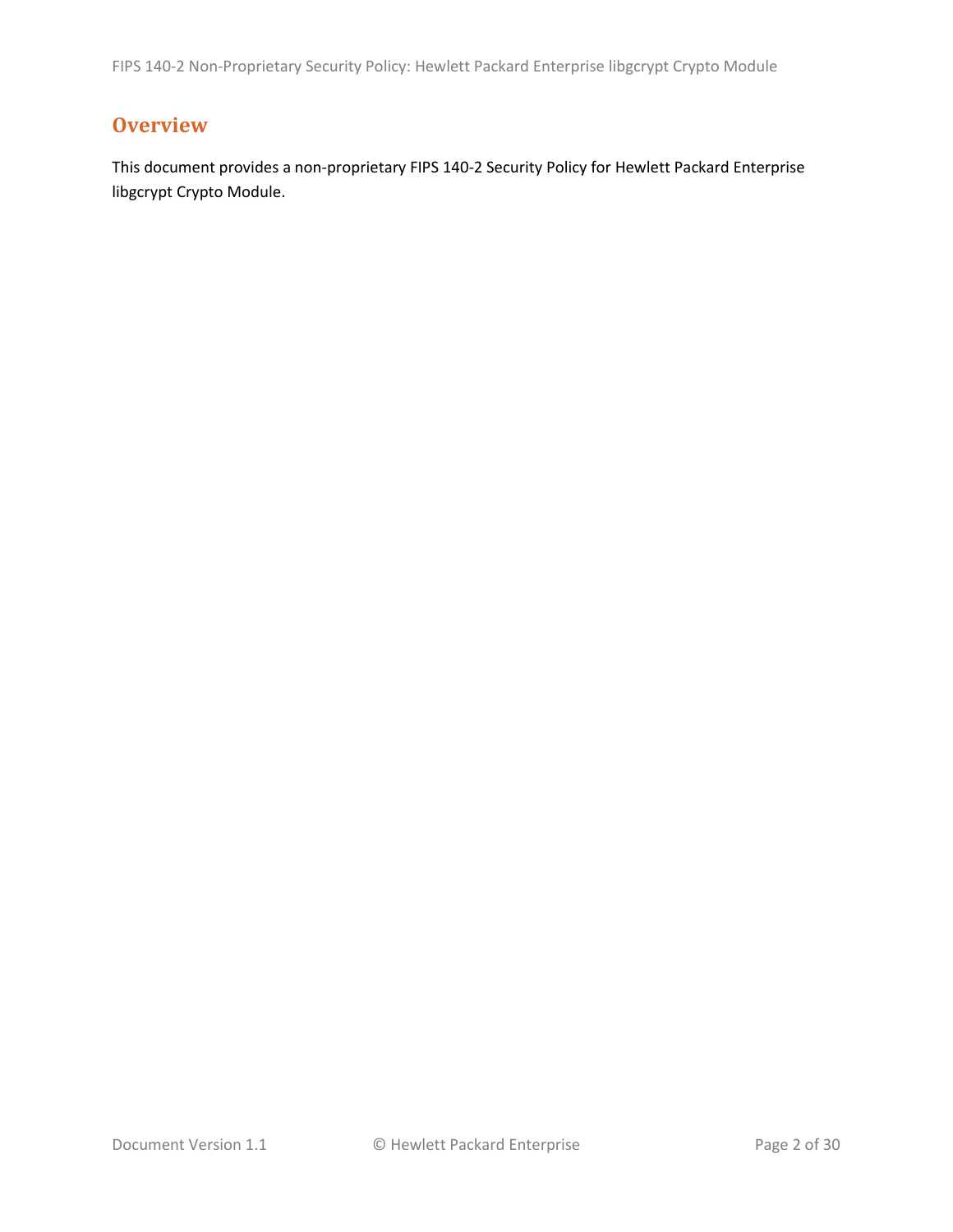# **Table of Contents**

| $\mathbf{1}$ |               |  |  |  |  |
|--------------|---------------|--|--|--|--|
|              | 1.1           |  |  |  |  |
|              | 1.2           |  |  |  |  |
|              | 1.3           |  |  |  |  |
|              | 1.4           |  |  |  |  |
| $\mathbf{2}$ |               |  |  |  |  |
|              | 2.1           |  |  |  |  |
|              | 2.1.1         |  |  |  |  |
|              | 2.1.2         |  |  |  |  |
|              | 2.1.3         |  |  |  |  |
|              | 2.1.4         |  |  |  |  |
|              | 2.1.5         |  |  |  |  |
|              | $2.2^{\circ}$ |  |  |  |  |
|              | 2.2.1         |  |  |  |  |
|              | 2.2.2         |  |  |  |  |
|              | 2.2.3         |  |  |  |  |
|              | 2.2.4         |  |  |  |  |
|              | 2.2.5         |  |  |  |  |
|              | 2.3           |  |  |  |  |
|              | 2.4           |  |  |  |  |
|              | 2.4.1         |  |  |  |  |
|              | 2.4.2         |  |  |  |  |
|              | 2.5           |  |  |  |  |
|              | 2.6           |  |  |  |  |
|              | 2.6.1         |  |  |  |  |
|              | 2.7           |  |  |  |  |
|              | 2.7.1         |  |  |  |  |
|              | 2.7.2         |  |  |  |  |
|              | 2.7.3         |  |  |  |  |
|              | 2.7.4         |  |  |  |  |
|              | 2.8           |  |  |  |  |
|              | 2.8.1         |  |  |  |  |
|              | 2.8.2         |  |  |  |  |
| 3            |               |  |  |  |  |
|              | 3.1           |  |  |  |  |
|              | 3.2           |  |  |  |  |
|              | 3.2.1         |  |  |  |  |
|              |               |  |  |  |  |
| 4            |               |  |  |  |  |
|              | 4.1           |  |  |  |  |
|              | 4.2           |  |  |  |  |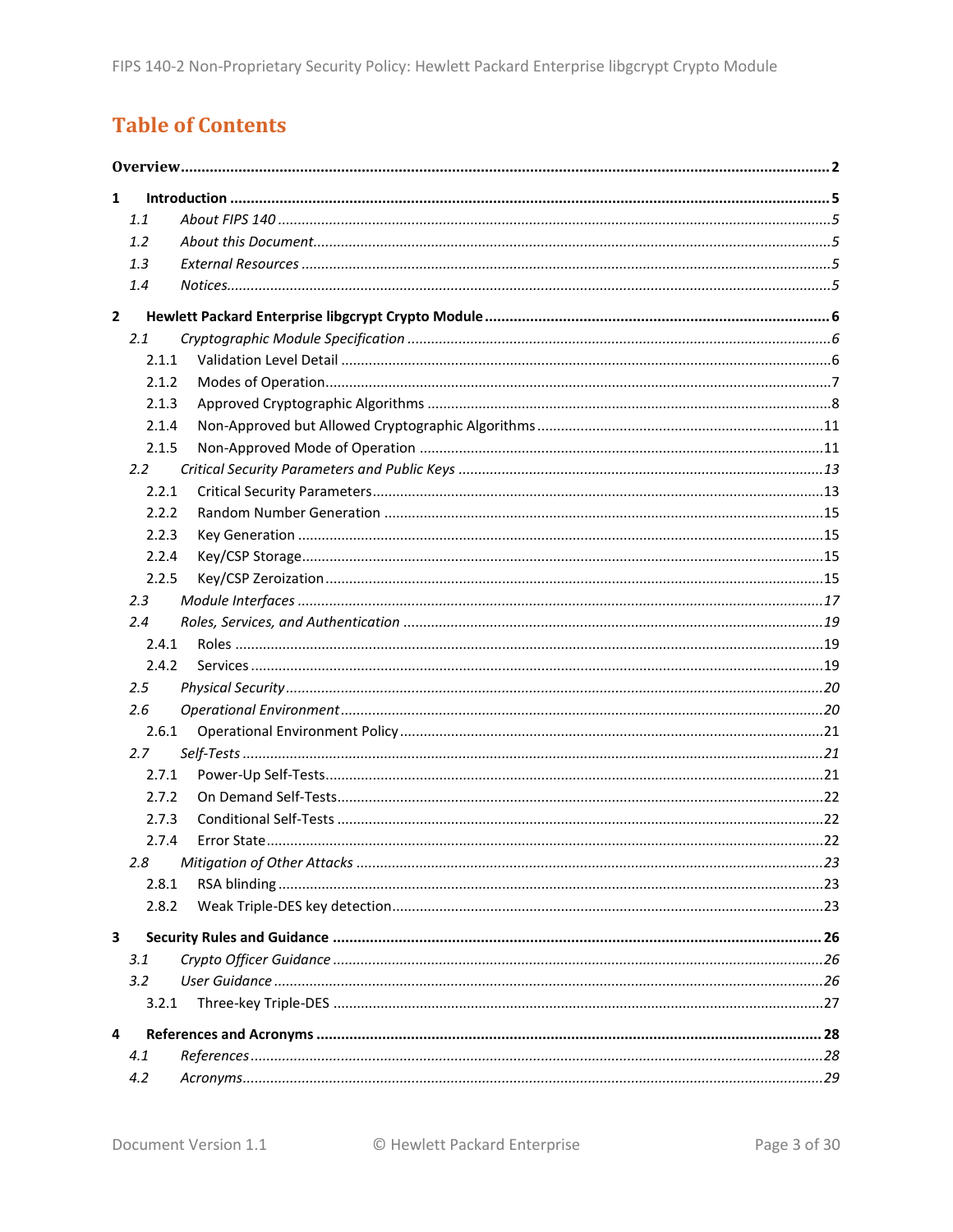# **List of Tables**

| Table 4 - Non-Approved Cryptographic Functions for Use in Non-Approved mode Only11 |  |
|------------------------------------------------------------------------------------|--|
|                                                                                    |  |
|                                                                                    |  |
|                                                                                    |  |
|                                                                                    |  |
|                                                                                    |  |
|                                                                                    |  |
|                                                                                    |  |
|                                                                                    |  |
|                                                                                    |  |

# **List of Figures**

|--|--|--|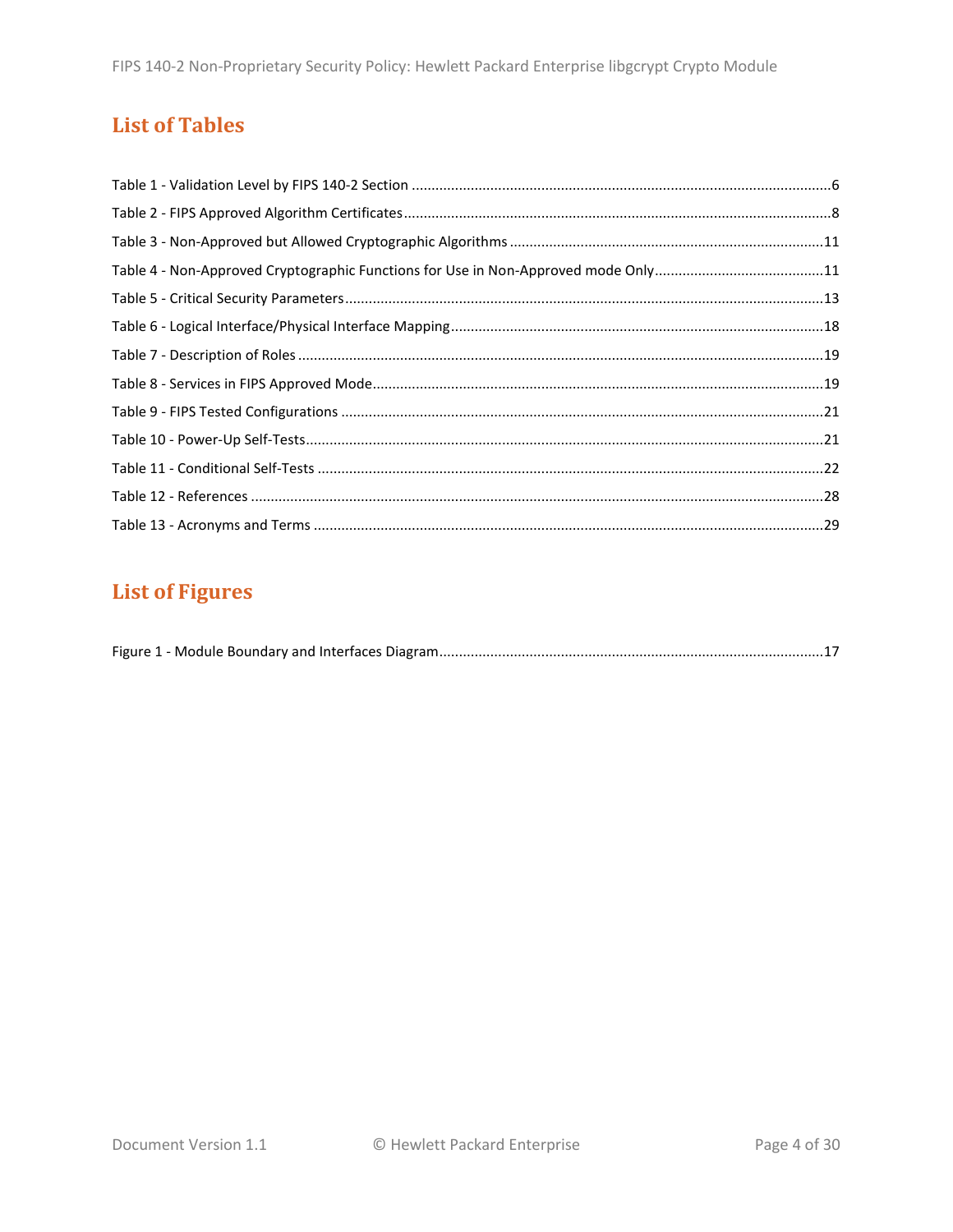# <span id="page-4-0"></span>**1 Introduction**

# <span id="page-4-1"></span>**1.1 About FIPS 140**

Federal Information Processing Standards Publication 140-2 — Security Requirements for Cryptographic Modules specifies requirements for cryptographic modules to be deployed in a Sensitive but Unclassified environment. The National Institute of Standards and Technology (NIST) and Canadian Centre for Cyber Security (CCCS) Cryptographic Module Validation Program (CMVP) run the FIPS 140 program. The National Voluntary Laboratory Accreditation Program (NVLAP) accredits independent testing labs to perform FIPS 140 testing; the CMVP validates modules meeting FIPS 140 validation. *Validated* is the term given to a module that is documented and tested against the FIPS 140 criteria.

More information is available on the CMVP website at [https://csrc.nist.gov/projects/cryptographic](https://csrc.nist.gov/projects/cryptographic-module-validation-program)[module-validation-program.](https://csrc.nist.gov/projects/cryptographic-module-validation-program)

# <span id="page-4-2"></span>**1.2 About this Document**

This non-proprietary Cryptographic Module Security Policy for Hewlett Packard Enterprise libgcrypt Crypto Module from Hewlett Packard Enterprise ("HPE") provides an overview of the product and a high-level description of how it meets the overall Level 1 security requirements of FIPS 140-2.

Hewlett Packard Enterprise libgcrypt Crypto Module may also be referred to as the "module" in this document.

# <span id="page-4-3"></span>**1.3 External Resources**

The HPE website [\(www.hpe.com\)](http://www.hpe.com/) contains information on HPE services and products. The Cryptographic Module Validation Program website contains links to the FIPS 140-2 certificate and HPE contact information.

# <span id="page-4-4"></span>**1.4 Notices**

This document may be freely reproduced and distributed in its entirety without modification.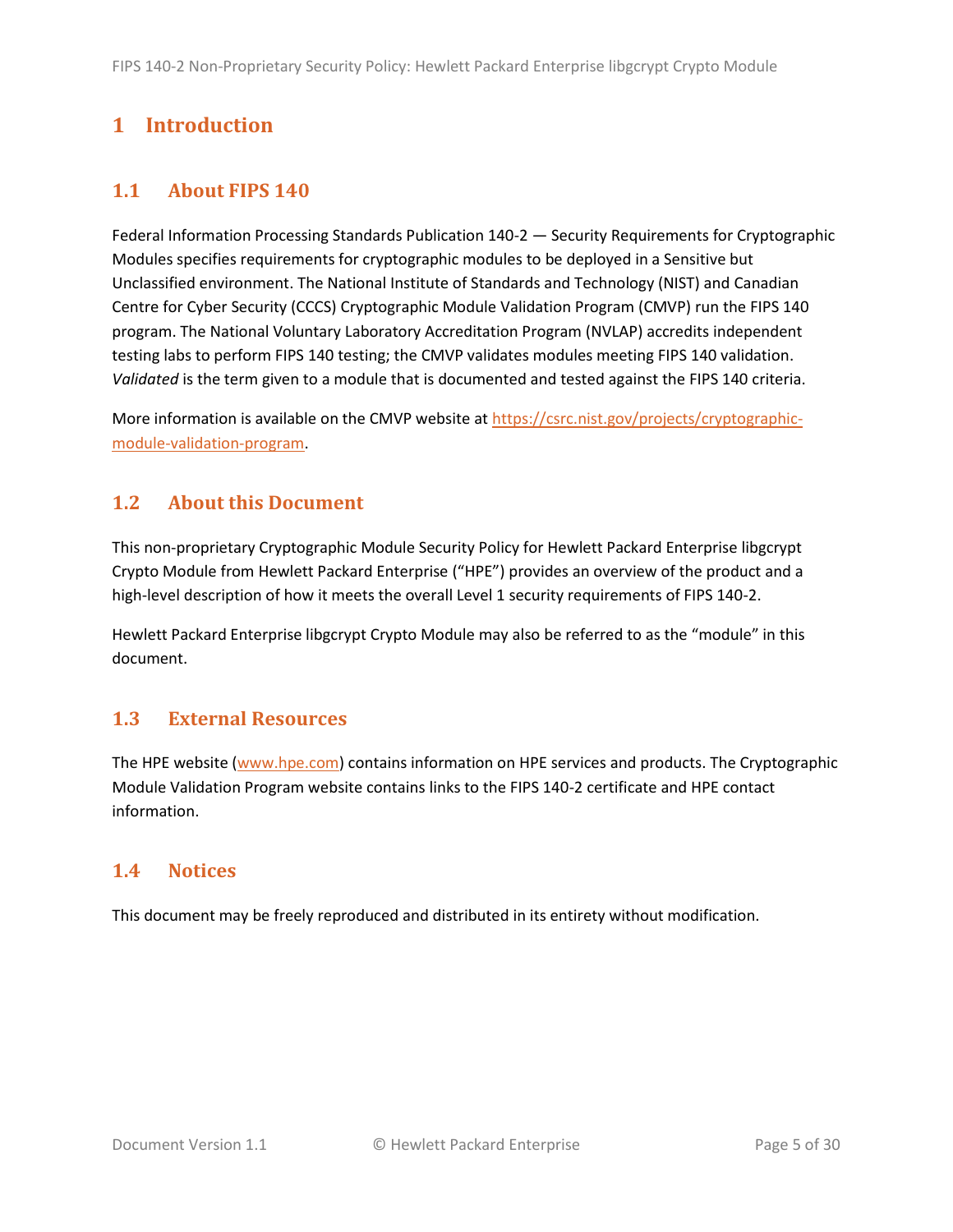# <span id="page-5-0"></span>**2 Hewlett Packard Enterprise libgcrypt Crypto Module**

# <span id="page-5-1"></span>**2.1 Cryptographic Module Specification**

Hewlett Packard Enterprise libgcrypt Crypto Module is a general purpose cryptographic library designed to provide FIPS 140-2 validated cryptographic functionality for Hewlett Packard Enterprise components.

The module's software version is [5.0.](#page-0-1) The module provides cryptographic services to applications running in the user space of the underlying operating system through an application program interface (API).

The module is a software module that relies on the physical characteristics of the host platform. The module's physical boundary is defined by the enclosure of the host platform, which is the General Purpose Device that the module is installed on. For the purposes of FIPS 140-2 validation, the module's embodiment type is defined as multi-chip standalone.

The module's logical cryptographic boundary is the shared library file and its integrity check file as listed below:

- libgcrypt.so.11
- libgcrypt.so.11.hmac

#### <span id="page-5-2"></span>**2.1.1 Validation Level Detail**

The following table lists the module's level of validation for each area in FIPS 140-2:

| Table 1 - Validation Level by FIPS 140-2 Section |  |  |  |  |
|--------------------------------------------------|--|--|--|--|
|--------------------------------------------------|--|--|--|--|

| <b>FIPS 140-2 Section Title</b>                            | <b>Validation Level</b> |
|------------------------------------------------------------|-------------------------|
| Cryptographic Module Specification                         |                         |
| Cryptographic Module Ports and Interfaces                  | 1                       |
| Roles, Services, and Authentication                        | 1                       |
| Finite State Model                                         | 1                       |
| <b>Physical Security</b>                                   | N/A                     |
| <b>Operational Environment</b>                             | 1                       |
| Cryptographic Key Management                               |                         |
| Electromagnetic Interference/Electromagnetic Compatibility | 1                       |
| Self-Tests                                                 | 1                       |
| Design Assurance                                           | 3                       |
| Mitigation of Other Attacks                                | 1                       |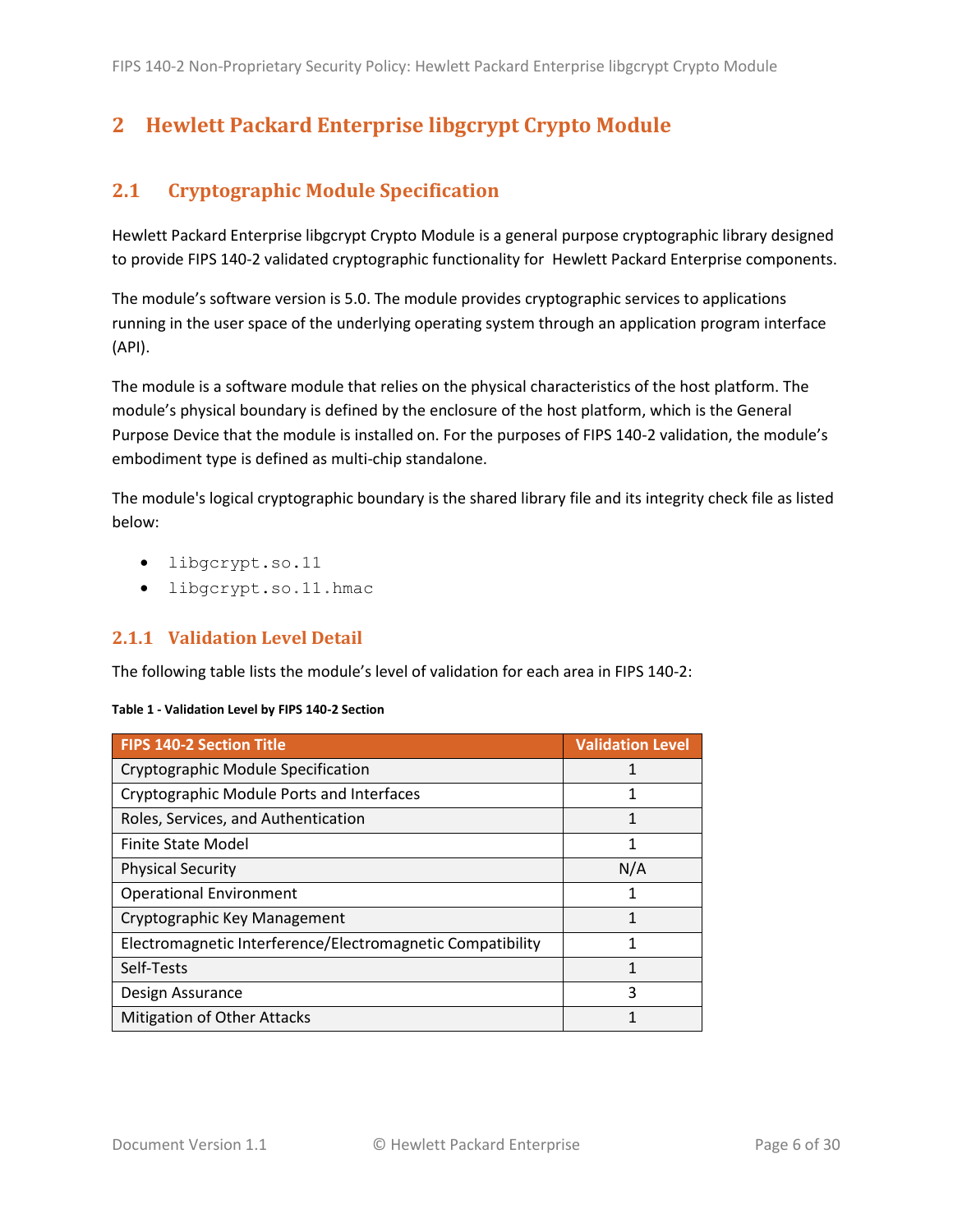# <span id="page-6-0"></span>**2.1.2 Modes of Operation**

The module supports two modes of operation: FIPS Approved mode and non-Approved mode.

The mode of operation in which the module is operating can be determined by:

- If the file /proc/sys/crypto/fips enabled exists and contains a numeric value other than 0, the module is put into FIPS Approved mode at initialization time.
- If the file /etc/gcrypt/fips enabled exists, the module is put into FIPS Approved mode at initialization time. This filename does not depend on any configuration options.

The module turns to the FIPS Approved mode after the initialization and the power-on self-tests have completed successfully.

Using a non-Approved algorithm specified in [Table 4](#page-10-2) will result in the module implicitly entering the non-Approved mode of operation.

The services available in FIPS Approved mode can be found in Section [2.1.3,](#page-7-0) [Table 2.](#page-7-1) The non-Approved but allowed services can be found in Section [2.1.4,](#page-10-0) [Table 3.](#page-10-3) The services available in non-Approved mode can be found in Section [2.1.5,](#page-10-1) [Table 4.](#page-10-2)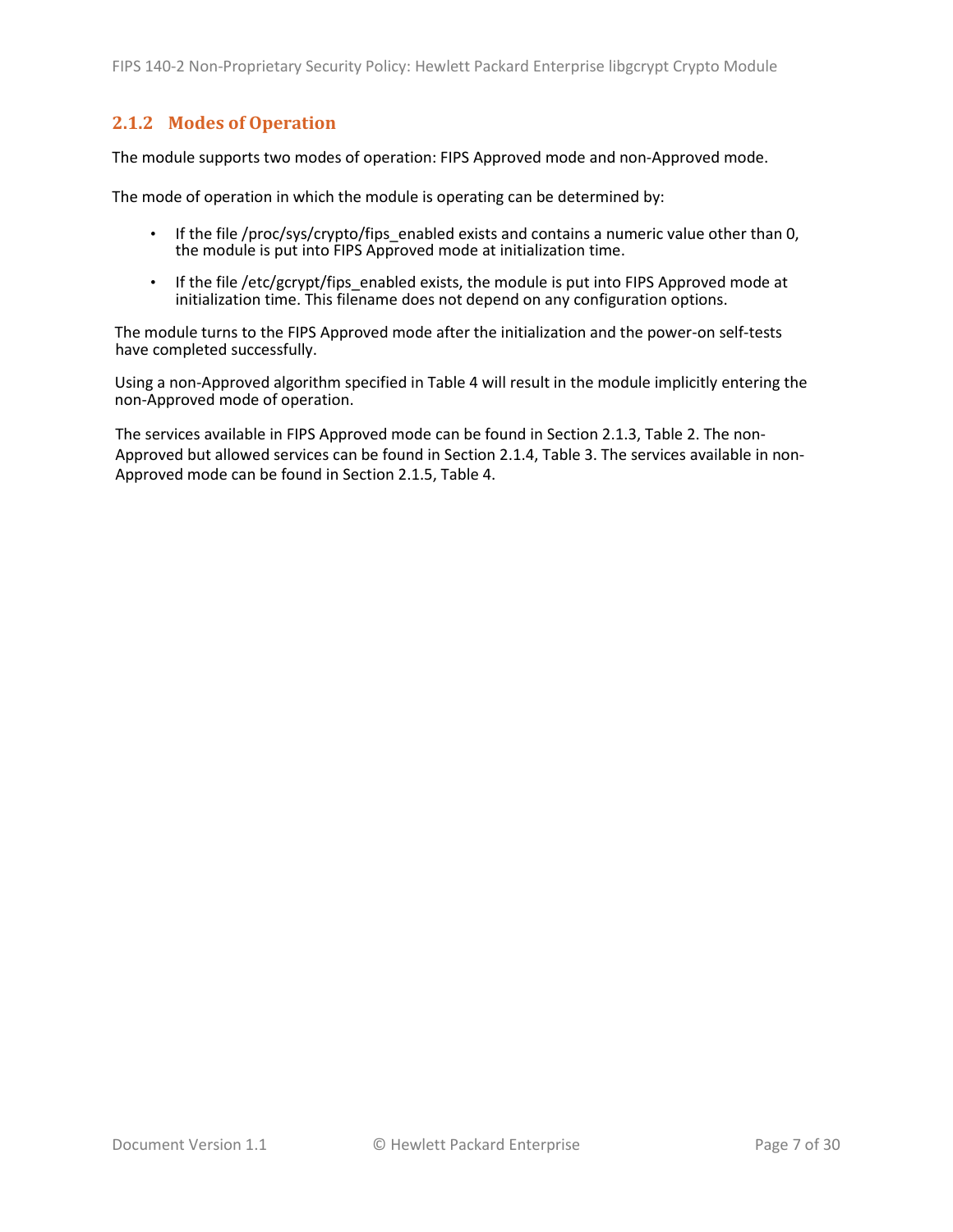# **2.1.3 Approved Cryptographic Algorithms**

The module's cryptographic algorithm implementations have received the following certificate numbers from the Cryptographic Algorithm Validation Program (CAVP).

#### **Table 2 - FIPS Approved Algorithm Certificates**

<span id="page-7-1"></span><span id="page-7-0"></span>

| <b>CAVP Cert.</b>  | <b>Algorithm</b> | <b>Standard</b>               | <b>Mode/Method</b>                                                                                       | <b>Key Lengths,</b><br><b>Curves or</b><br><b>Moduli</b> | <b>Use</b>                   |
|--------------------|------------------|-------------------------------|----------------------------------------------------------------------------------------------------------|----------------------------------------------------------|------------------------------|
| C709               | <b>AES</b>       | <b>FIPS 197</b><br>SP 800-38A | CBC, CFB128, CTR, ECB, OFB                                                                               | 128, 192, 256                                            | Encryption, Decryption       |
| Vendor<br>affirmed | <b>CKG</b>       | SP 800-133                    | Asymmetric seeds are the unmodified output of the<br>SP 800-90A DRBG (ref. SP section 2.2.3) per IG D.12 |                                                          | <b>Key Generation</b>        |
| C709               | <b>DRBG</b>      | SP 800-90A                    | CTR DRBG using AES 128/192/256 with derivation<br>function (with and without prediction resistance)      | 112, 128, 192,<br>256                                    | <b>Random Bit Generation</b> |
|                    |                  |                               | Hash DRBG using SHA-1/256/384/512<br>(with and without predication resistance)                           |                                                          |                              |
|                    |                  |                               | HMAC DRBG using HMAC-SHA-1/256/384/512<br>(with and without predication resistance)                      |                                                          |                              |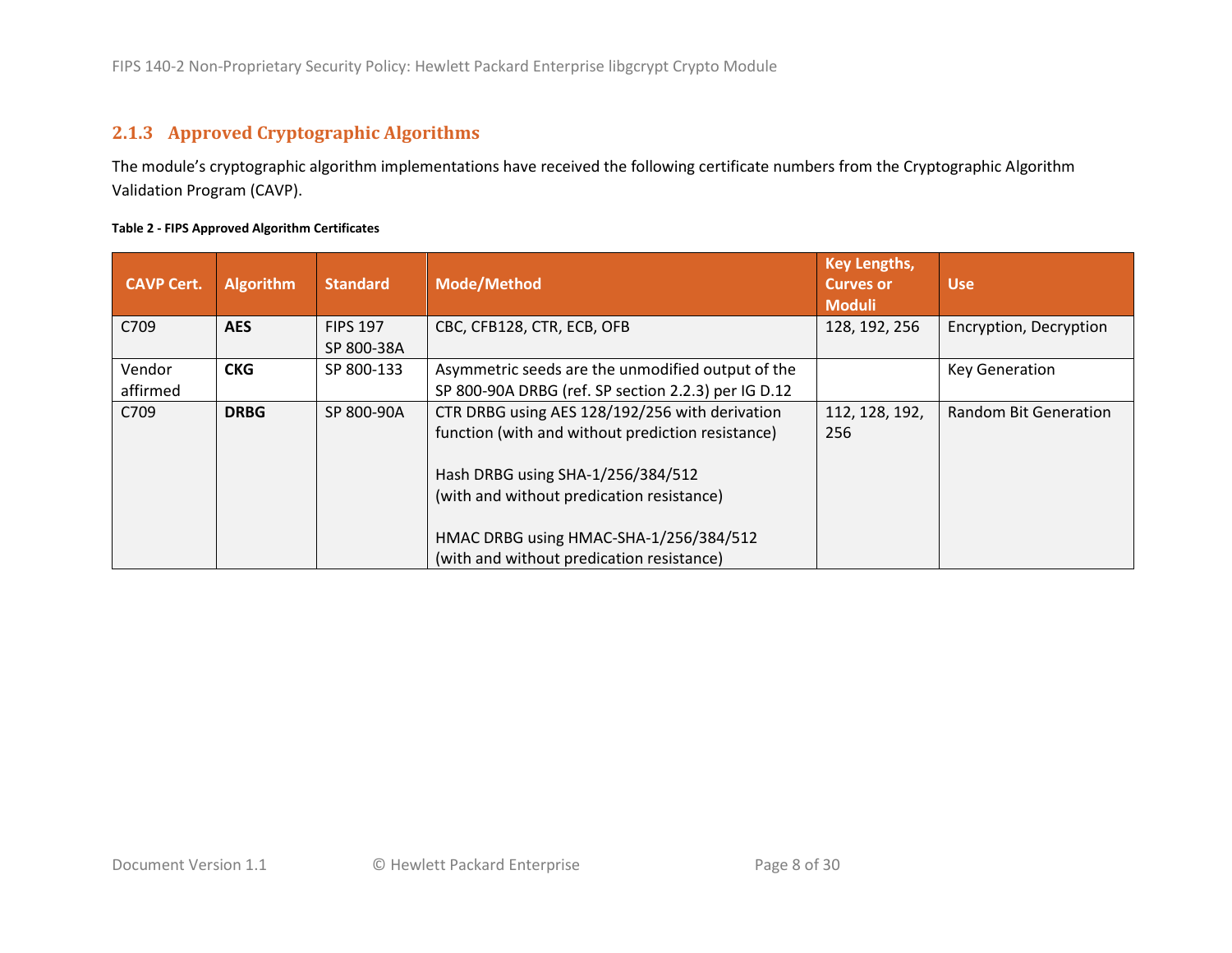| <b>CAVP Cert.</b> | <b>Algorithm</b> | <b>Standard</b> | <b>Mode/Method</b>                                                | <b>Key Lengths,</b><br><b>Curves or</b><br><b>Moduli</b> | <b>Use</b>                        |
|-------------------|------------------|-----------------|-------------------------------------------------------------------|----------------------------------------------------------|-----------------------------------|
| C709              | <b>DSA</b>       | FIPS 186-4      | Key Generation:                                                   |                                                          | <b>Digital Signature Services</b> |
|                   |                  |                 | (2048, 224), (2048, 256), (3072, 256)                             |                                                          |                                   |
|                   |                  |                 | PQGGen, Signature Generation:                                     |                                                          |                                   |
|                   |                  |                 | (2048, 224) (SHA-224)                                             |                                                          |                                   |
|                   |                  |                 | (2048, 256) (SHA-256)                                             |                                                          |                                   |
|                   |                  |                 | (3072, 256) (SHA-256)                                             |                                                          |                                   |
|                   |                  |                 | <b>Signature Verification:</b>                                    |                                                          |                                   |
|                   |                  |                 | $(1024, 160)$ (SHA-1)                                             |                                                          |                                   |
|                   |                  |                 | (2048, 224) (SHA-224)                                             |                                                          |                                   |
|                   |                  |                 | (2048, 256) (SHA-256)                                             |                                                          |                                   |
|                   |                  |                 | (3072, 256) (SHA-256)                                             |                                                          |                                   |
| C709              | <b>HMAC</b>      | FIPS 198-1      | HMAC-SHA-1                                                        | KS <bs, ks="BS,&lt;/td"><td>HMAC Generation,</td></bs,>  | HMAC Generation,                  |
|                   |                  |                 | HMAC-SHA-224                                                      | KS>BS                                                    | Authentication                    |
|                   |                  |                 | HMAC-SHA-256                                                      |                                                          |                                   |
|                   |                  |                 | HMAC-SHA-384                                                      |                                                          |                                   |
|                   |                  |                 | HMAC-SHA-512                                                      |                                                          |                                   |
| C709              | <b>RSA</b>       | FIPS 186-4      | Key Generation:                                                   |                                                          | <b>Digital Signature Services</b> |
|                   |                  | PKCS #1 v2.1    | 2048, 3072 bits (primality per Table C.3)                         |                                                          |                                   |
|                   |                  | (PSS and        |                                                                   |                                                          |                                   |
|                   |                  | <b>PKCS1.5)</b> | Signature Generation (PKCS #1 v1.5 and PKCSPSS):                  |                                                          |                                   |
|                   |                  |                 | 2048, 3072 bits (SHA-224, SHA-256, SHA-384, SHA-512)              |                                                          |                                   |
|                   |                  |                 | Signature Verification (PKCS #1 v1.5 and PKCSPSS):                |                                                          |                                   |
|                   |                  |                 | 1024, 2048, 3072 bits (SHA-1, SHA-224, SHA-256, SHA-384, SHA-512) |                                                          |                                   |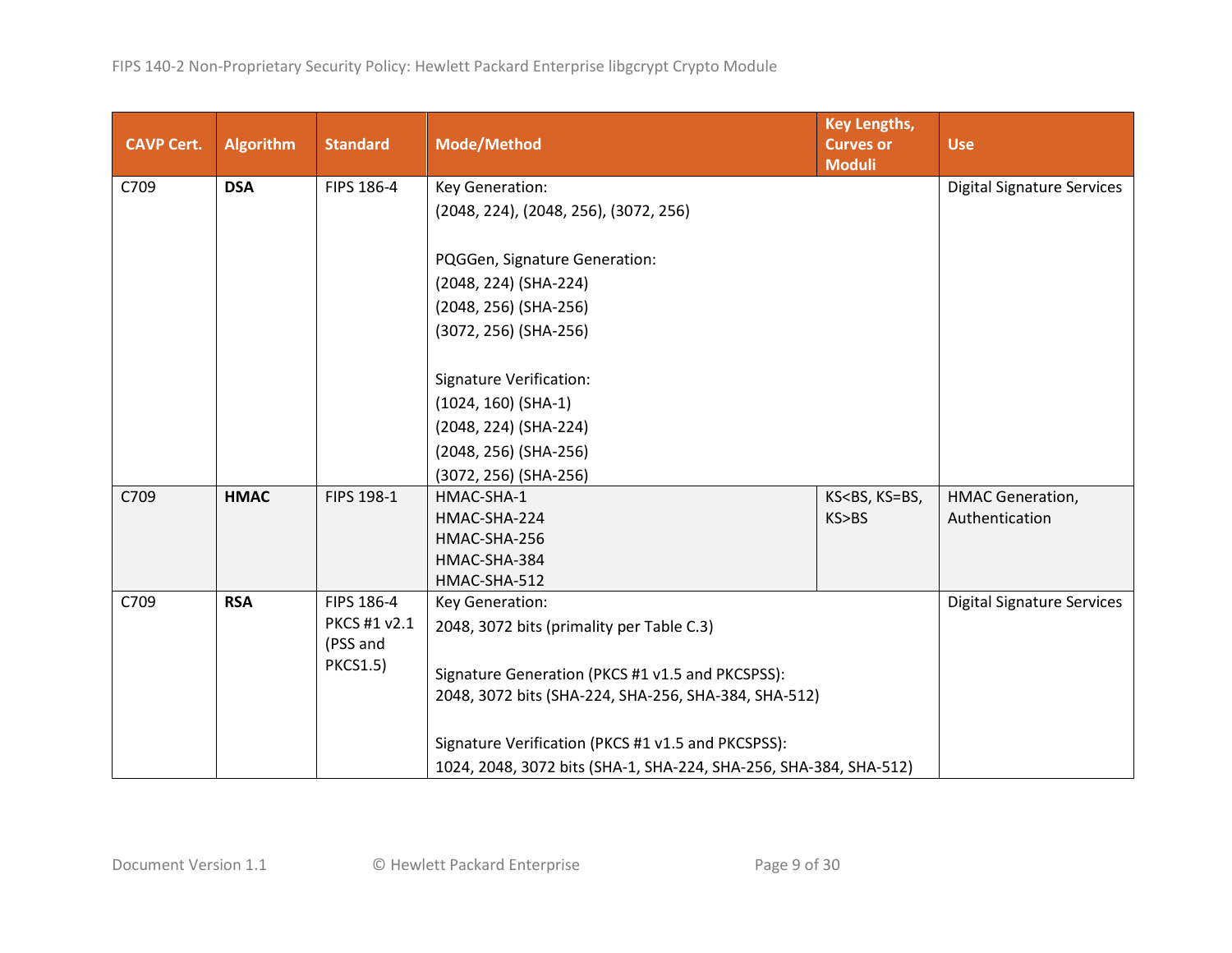| <b>CAVP Cert.</b> | <b>Algorithm</b>  | <b>Standard</b>   | <b>Mode/Method</b>        | <b>Key Lengths,</b><br><b>Curves or</b><br><b>Moduli</b> | <b>Use</b>                    |
|-------------------|-------------------|-------------------|---------------------------|----------------------------------------------------------|-------------------------------|
| C709              | <b>SHS</b>        | <b>FIPS 180-4</b> | SHA-1                     |                                                          | <b>Digital Signature</b>      |
|                   |                   |                   | <b>SHA-224</b>            |                                                          | Services, non-Digital         |
|                   |                   |                   | <b>SHA-256</b>            |                                                          | <b>Signature Applications</b> |
|                   |                   |                   | <b>SHA-384</b>            |                                                          |                               |
|                   |                   |                   | <b>SHA-512</b>            |                                                          |                               |
| C709              | <b>Triple-DES</b> | SP 800-67         | CBC, CFB64, CTR, ECB, OFB | 2-key <sup>1</sup> , 3-key <sup>2</sup>                  | Encryption, Decryption        |

<sup>&</sup>lt;sup>1</sup> Two-key Triple-DES only for legacy decryption

<sup>&</sup>lt;sup>2</sup> Each 3-key Triple-DES key shall not be used to encrypt more than  $2^{16}$  64-bit blocks of data, refer to Security Policy Section [3.2](#page-25-3)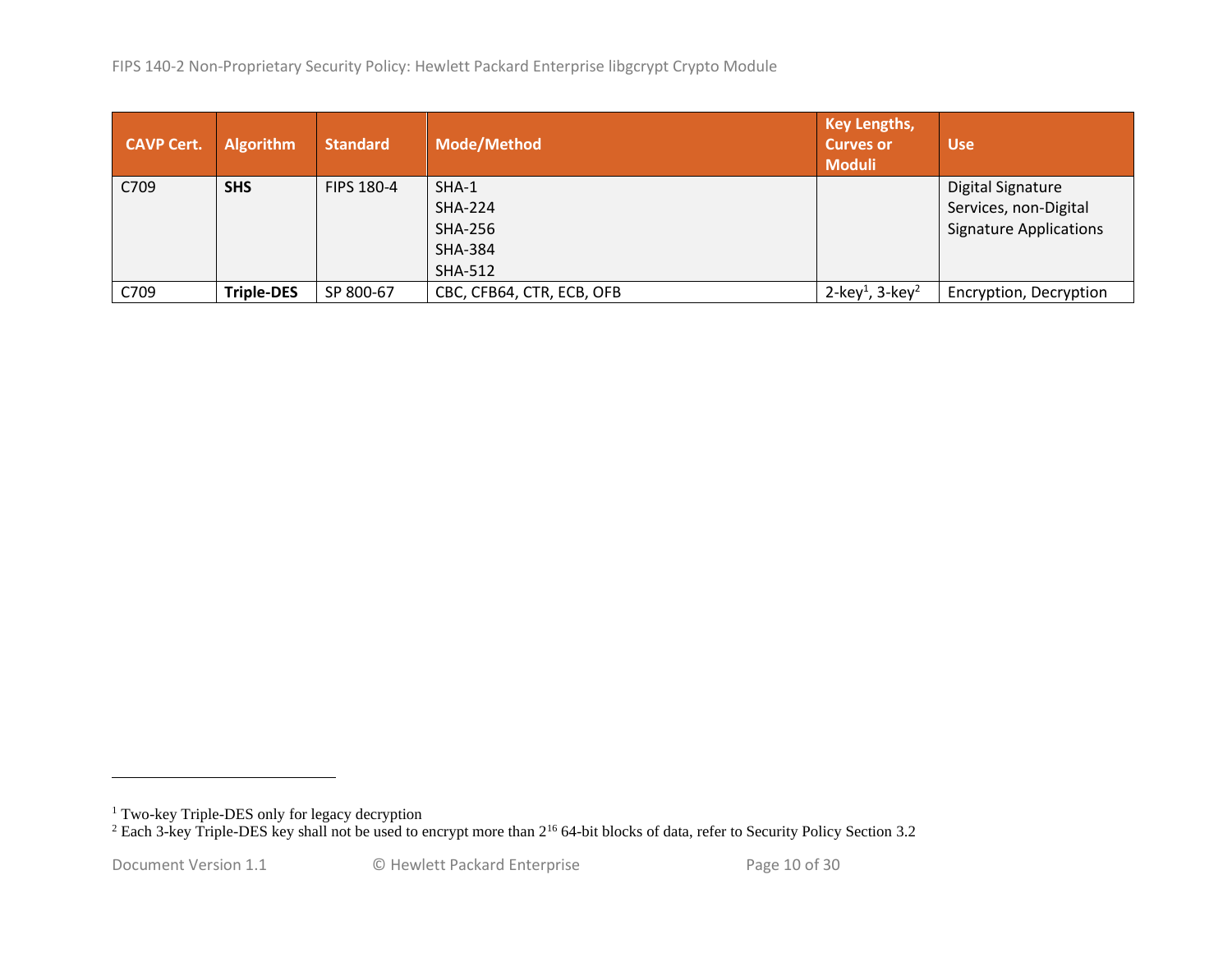# <span id="page-10-0"></span>**2.1.4 Non-Approved but Allowed Cryptographic Algorithms**

The module supports the following FIPS 140-2 non-Approved but allowed algorithms that may be used in the FIPS Approved mode of operation.

<span id="page-10-3"></span>

| Table 3 - Non-Approved but Allowed Cryptographic Algorithms |  |
|-------------------------------------------------------------|--|
|-------------------------------------------------------------|--|

| <b>Algorithm</b> | <b>Use</b>                                                   |
|------------------|--------------------------------------------------------------|
| <b>NDRNG</b>     | Generation of random numbers                                 |
| RSA key wrapping | [IG D.9]                                                     |
|                  | RSA may be used by a calling application as part of a key    |
|                  | encapsulation scheme. Key establishment methodology provides |
|                  | between 112 and 256 bits of encryption strength.             |
|                  | Key sizes $\geq$ 2048 bits                                   |

#### <span id="page-10-1"></span>**2.1.5 Non-Approved Mode of Operation**

The module supports a non-Approved mode of operation. The algorithms listed in this section are not to be used by the operator in the FIPS Approved mode of operation. Use of these algorithms will put the module in the non-Approved mode of operation implicitly.

| <b>Algorithm</b>    | <b>Use</b>                                                                 |
|---------------------|----------------------------------------------------------------------------|
| ARC4                | Encryption and decryption (stream cipher)                                  |
| Blowfish            | Encryption and decryption                                                  |
| Camellia            | Encryption and decryption                                                  |
| CAST5               | Encryption and decryption                                                  |
| CRC32               | Cyclic redundancy code                                                     |
| <b>CSPRNG</b>       | Cryptographically Secure Pseudorandom Number Generator                     |
| <b>DES</b>          | Encryption and decryption (key size of 56 bits)                            |
| <b>DSA</b>          | Parameter verification, Parameter/Key generation/Signature generation with |
|                     | keys not listed in Table 2                                                 |
| El Gamal            | Key pair generation, encryption and decryption, signature generation,      |
|                     | signature verification                                                     |
| Gost                | 28147 encryption                                                           |
|                     | R 34.11-94 hash                                                            |
|                     | R 34.11-2012 (Stribog) hash                                                |
| <b>IDEA</b>         | Encryption and decryption                                                  |
| M <sub>D</sub> 4    | Hashing                                                                    |
| MD5                 | Hashing                                                                    |
| OpenPGP S2K Salted  | Password based key derivation compliant with OpenPGP (RFC 4880)            |
| and Iterated/salted |                                                                            |
| RC <sub>2</sub>     | Encryption and decryption based on RFC 2268                                |
| RIPEMD 160          | Hashing                                                                    |

#### <span id="page-10-2"></span>**Table 4 - Non-Approved Cryptographic Functions for Use in Non-Approved mode Only**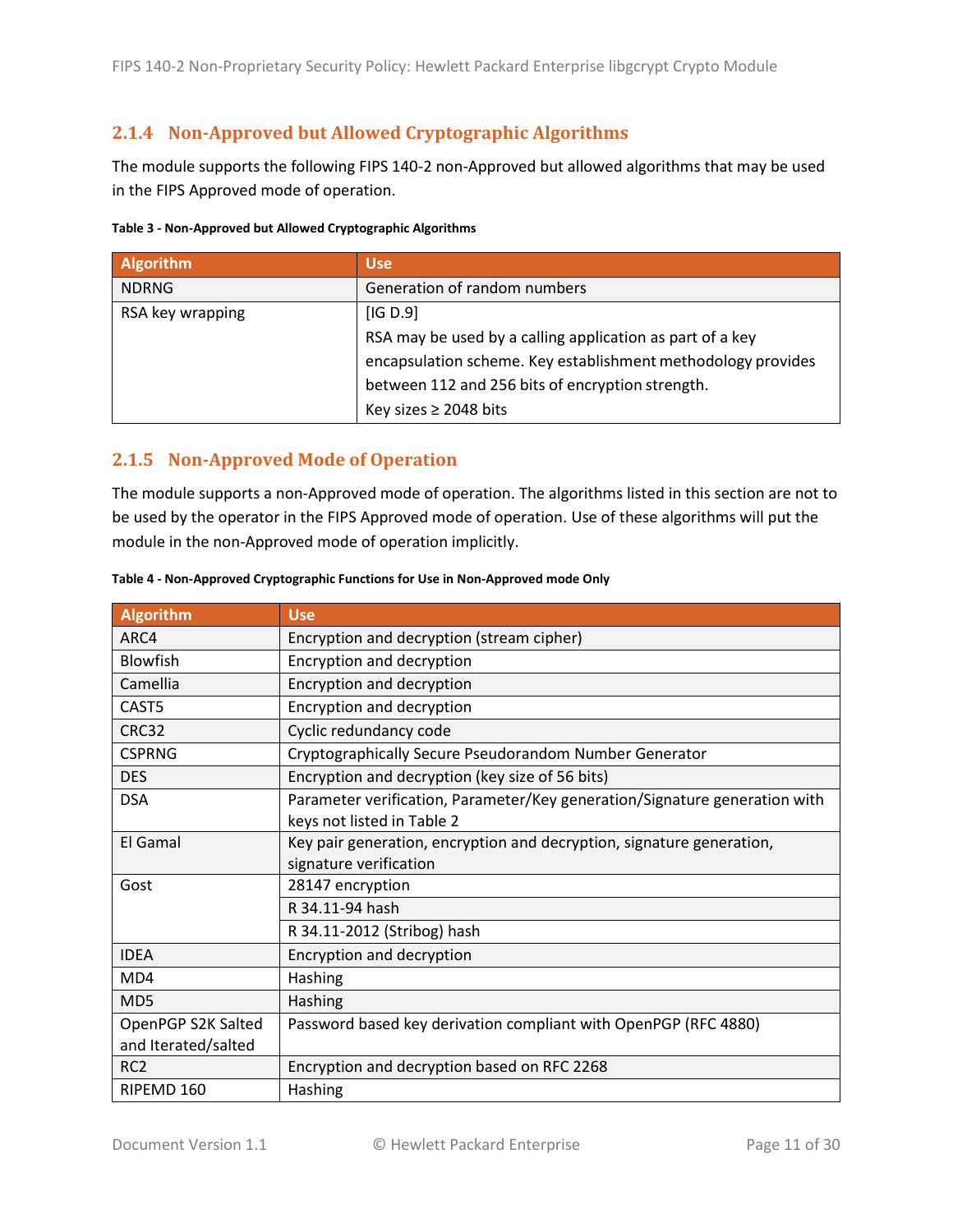| <b>RSA</b>       | Key generation, signature generation, key wrapping: keys < 2048 bits |
|------------------|----------------------------------------------------------------------|
|                  | Signature verification: keys < 1024 bits                             |
| SHA-1            | Used for signature generation                                        |
| <b>SEED</b>      | Encryption and decryption                                            |
| Serpent          | Encryption and decryption                                            |
| <b>Tiger</b>     | Hashing                                                              |
| Twofish          | Encryption and decryption                                            |
| 2-key Triple-DES | Encryption                                                           |
| Whirlpool        | <b>Hashing</b>                                                       |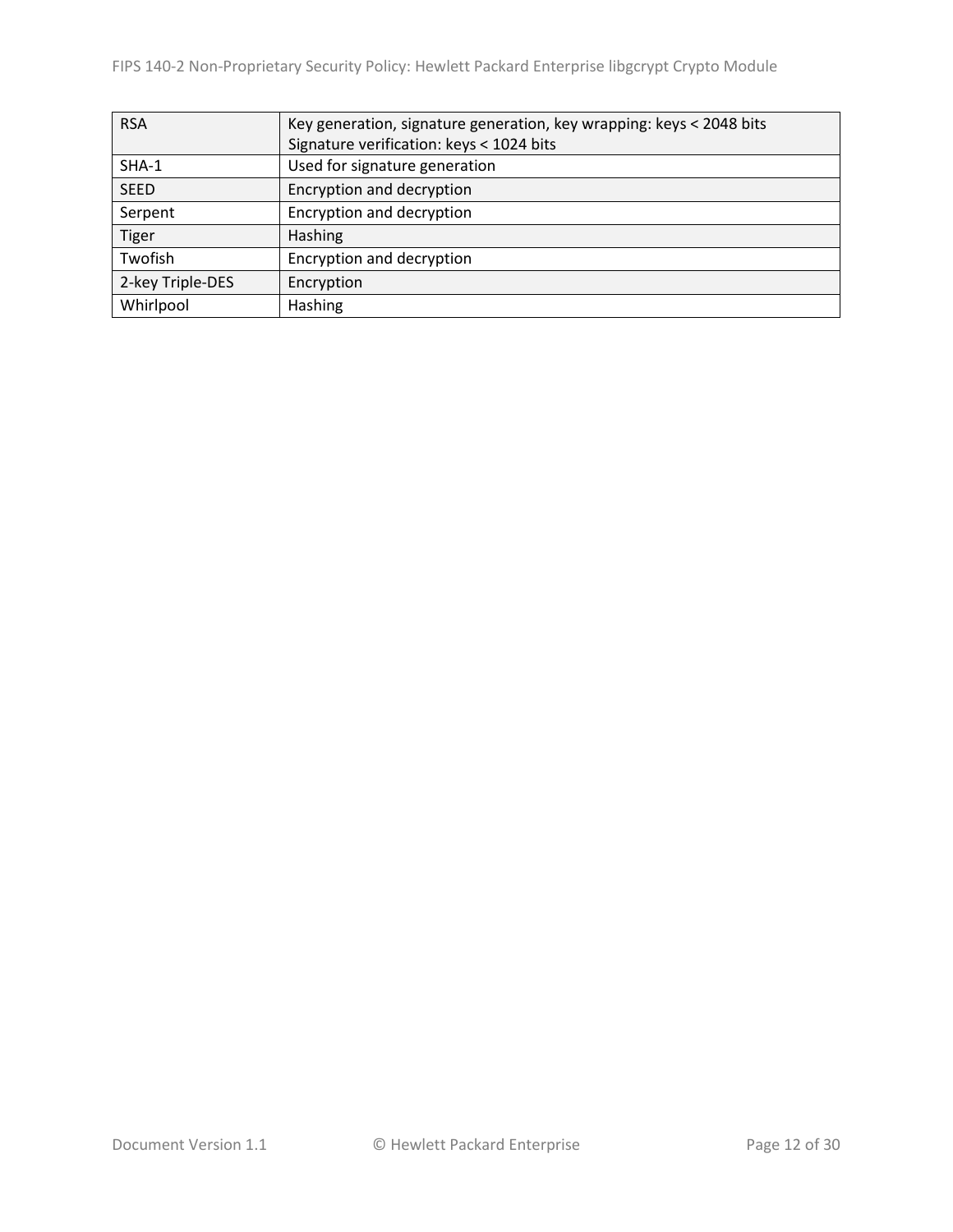# **2.2 Critical Security Parameters and Public Keys**

### **2.2.1 Critical Security Parameters**

The table below provides a complete list of Critical Security Parameters (CSPs) used within the module.

#### **Table 5 - Critical Security Parameters**

<span id="page-12-1"></span><span id="page-12-0"></span>

| <b>CSP</b>                                  | <b>Generation</b>                                                                                             | <b>Storage</b>        | <b>Entry/Output</b>                                                                                 | <b>Zeroization</b>                                                                                |
|---------------------------------------------|---------------------------------------------------------------------------------------------------------------|-----------------------|-----------------------------------------------------------------------------------------------------|---------------------------------------------------------------------------------------------------|
| AES Keys                                    | N/A<br>The key is passed<br>into the module via<br>API input parameter                                        | Application<br>memory | API input/output parameters<br>and return values within the<br>physical boundaries of the<br>module | Automatically zeroized when freeing the<br>cipher handler by calling<br>gcry cipher close ()      |
| Triple-DES Keys                             | N/A<br>The key is passed<br>into the module via<br>API input parameter                                        | Application<br>memory | API input/output parameters<br>and return values within the<br>physical boundaries of the<br>module | Automatically zeroized when freeing the<br>cipher handler by calling<br>gcry_cipher_close()       |
| <b>DSA Private Keys</b>                     | Use of the module's<br><b>SP 800-90A DRBG</b><br>and the module's<br>186-4 DSA key<br>generation<br>mechanism | Application<br>memory | API input/output parameters<br>and return values within the<br>physical boundaries of the<br>module | Automatically zeroized when freeing the<br>cipher handler by calling<br>gcry_sexp_release()       |
| RSA Private Keys                            | Use of the module's<br>SP 800-90A DRBG<br>and the module's<br>186-4 RSA key<br>generation<br>mechanism        | Application<br>memory | API input/output parameters<br>and return values within the<br>physical boundaries of the<br>module | Automatically zeroized when freeing the<br>cipher handler by calling<br>gcry_sexp_release()       |
| SP 800-90A<br><b>DRBG Entropy</b><br>string | N/A<br>obtained from<br><b>NDRNG</b>                                                                          | Application<br>memory | N/A                                                                                                 | Automatically zeroized when freeing the<br>cipher handler by calling<br>gcry_drbg_uninstantiate() |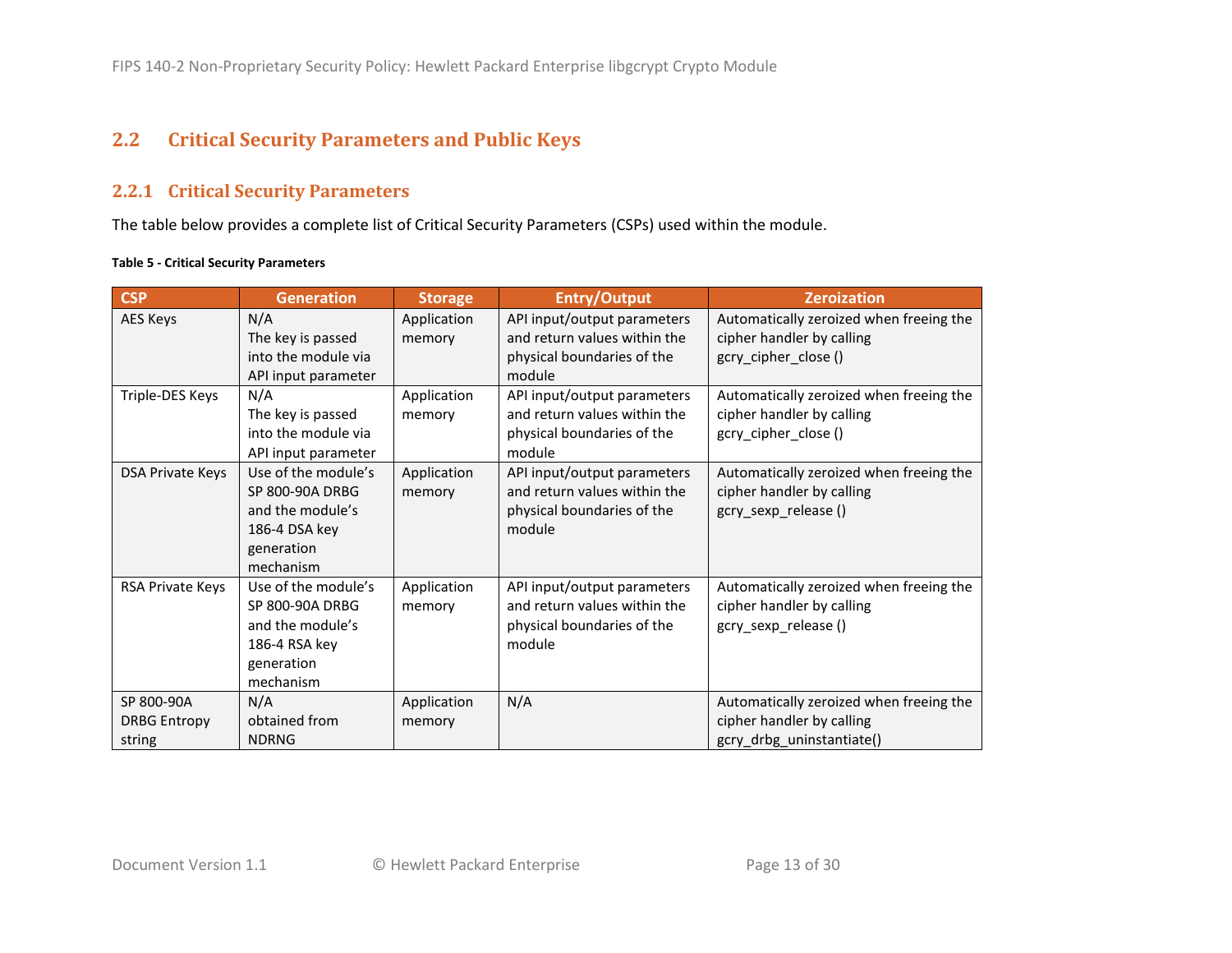FIPS 140-2 Non-Proprietary Security Policy: Hewlett Packard Enterprise libgcrypt Crypto Module

| <b>CSP</b>                                                                  | <b>Generation</b>                                                      | Storage               | <b>Entry/Output</b>                                                                                 | <b>Zeroization</b>                                                                                |
|-----------------------------------------------------------------------------|------------------------------------------------------------------------|-----------------------|-----------------------------------------------------------------------------------------------------|---------------------------------------------------------------------------------------------------|
| SP 800-90A<br>DRBG Seed and<br>internal state<br>values (C and V<br>values) | Based on entropy<br>string as defined in<br>SP 800-90A                 | Application<br>memory | N/A                                                                                                 | Automatically zeroized when freeing the<br>cipher handler by calling<br>gcry drbg uninstantiate() |
| <b>HMAC Keys</b>                                                            | N/A<br>The key is passed<br>into the module via<br>API input parameter | Application<br>memory | API input/output parameters<br>and return values within the<br>physical boundaries of the<br>module | Automatically zeroized when freeing the<br>cipher handler by calling<br>gcry md close()           |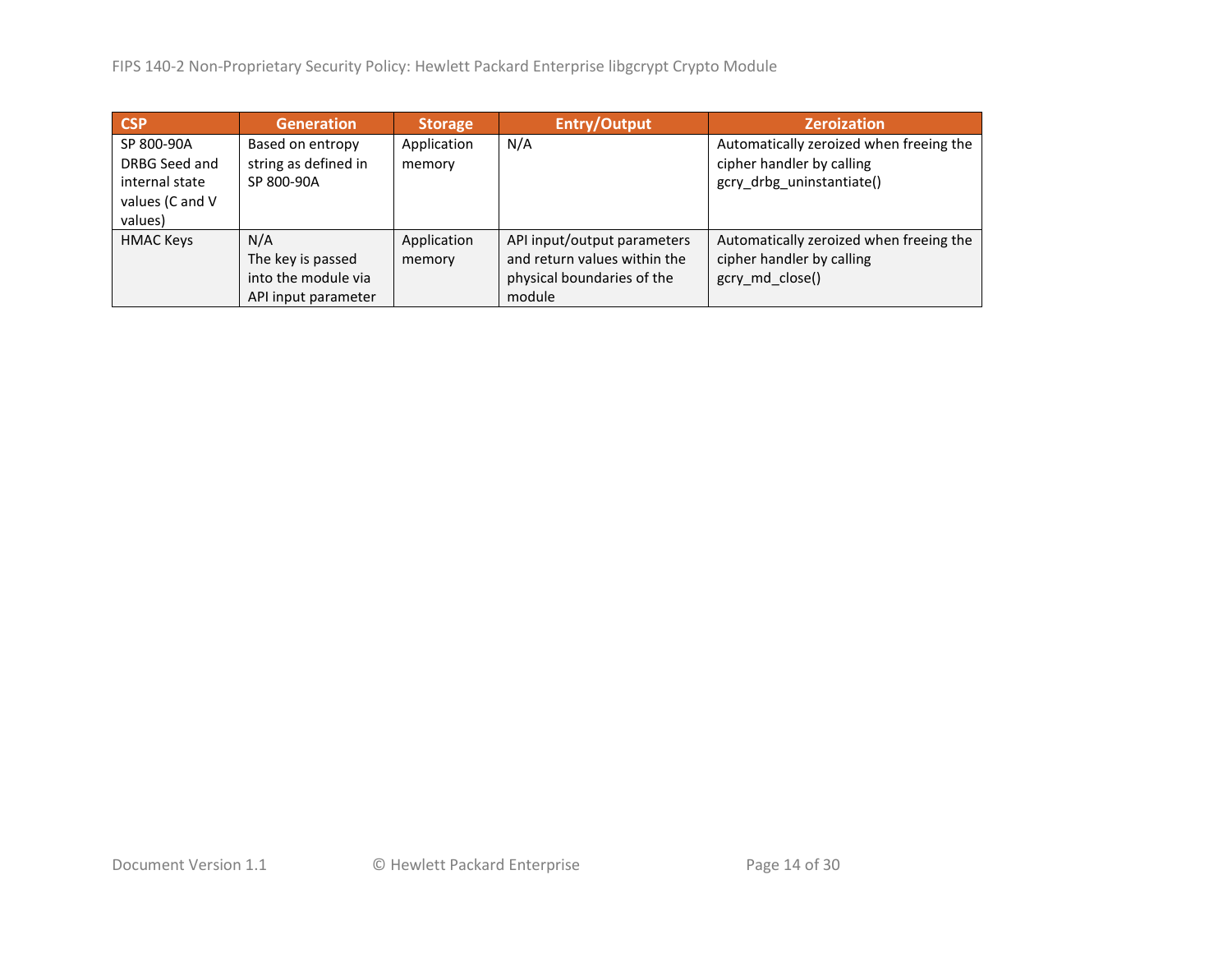### <span id="page-14-0"></span>**2.2.2 Random Number Generation**

<span id="page-14-4"></span>The module employs a Deterministic Random Bit Generator (DRBG) based on [SP800-90A] for the creation of key components of asymmetric keys and for random number generation. The DRBG is initialized during module initialization. The module loads by default the DRBG using HMAC\_DRBG with SHA-256 and derivation function tests without prediction resistance.

The Module uses NDRNG from /dev/urandom as a source of entropy for seeding the DRBG. The NDRNG is provided by the operational environment (i.e., Linux RNG), which is within the module's physical boundary but outside of the module's logical boundary. The NDRNG provides at least 130 bits of entropy to the DRBG. The module generates cryptographic keys whose strengths are modified by available entropy.

The module performs continuous tests on the output of the DRBG to ensure that consecutive random numbers do not repeat. The underlying operating system performs the continuous test on the NDRNG which is outside the module's logical boundary but inside the physical boundary.

### <span id="page-14-1"></span>**2.2.3 Key Generation**

The Key Generation methods implemented in the module for Approved services in FIPS mode are compliant with [SP 800-133].

For generating RSA and DSA keys the module implements asymmetric key generation services compliant with [FIPS186-4] and [SP800-90A]. A seed (i.e. the random value) used in asymmetric key generation is obtained from [SP800-90A] DRBG using unmodified output from the Approved DRBG. The module does not offer a dedicated service for generating keys for symmetric algorithms or for HMAC. In accordance with FIPS 140-2 IG D.12, the cryptographic module performs Cryptographic Key Generation (CKG) for asymmetric keys as per SP800-133 (vendor affirmed).

The module does not support manual key entry or intermediate key generation output. In addition, the module does not output keys outside its physical boundary. The keys can be entered or output from the module in plaintext form via API parameters, to and from the calling application only.

# <span id="page-14-2"></span>**2.2.4 Key/CSP Storage**

Public and private keys are provided to the module by the calling process, and are destroyed when released by the appropriate API function calls. The module does not perform persistent storage of any keys or CSPs.

# <span id="page-14-3"></span>**2.2.5 Key/CSP Zeroization**

The memory occupied by keys is allocated by regular memory allocation operating system calls. The application is responsible for calling the appropriate destruction functions provided in the module's API listed i[n Table 8.](#page-18-3) The destruction functions overwrite the memory occupied by keys with "zeros" and deallocates the memory with the regular memory deallocation operating system call. In case of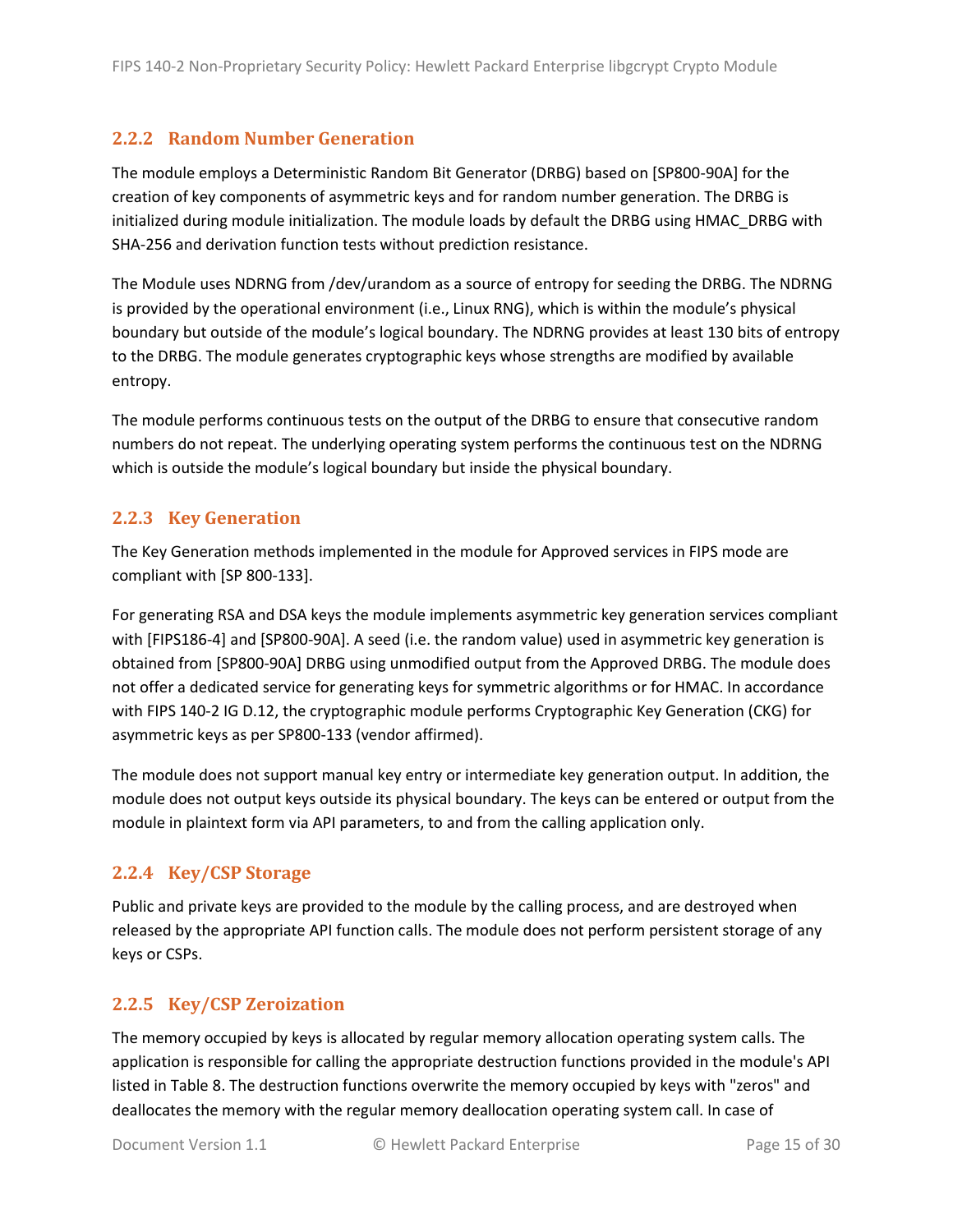abnormal termination, or swap in/out of a physical memory page of a process, the keys in physical memory are overwritten by the Linux kernel before the physical memory is allocated to another process.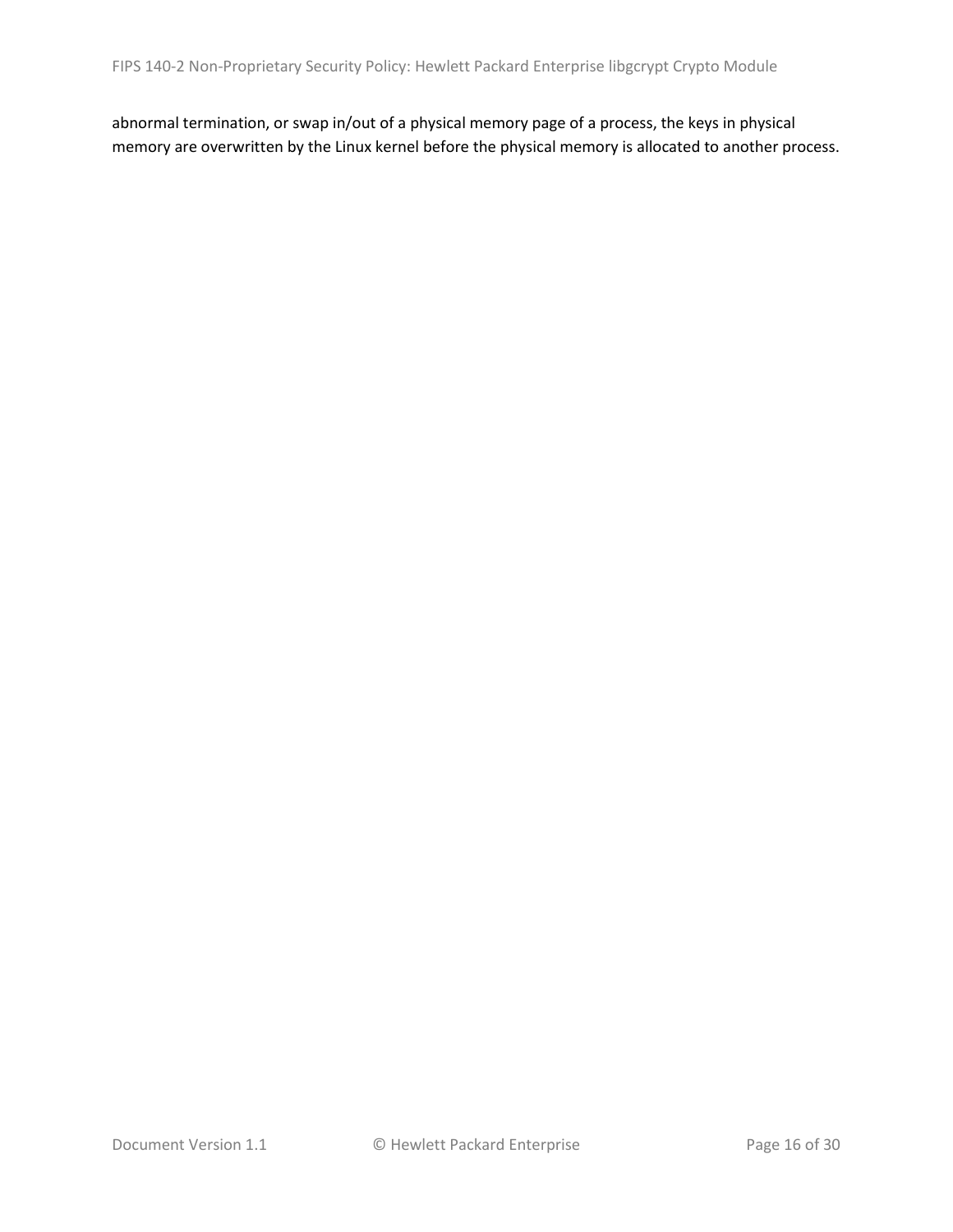# <span id="page-16-0"></span>**2.3 Module Interfaces**

The figure below shows the module's physical and logical block diagram:



#### <span id="page-16-1"></span>**Figure 1 - Module Boundary and Interfaces Diagram**

The module's physical boundary is the boundary of the General Purpose Computer (GPC) that the module is installed on, which includes a processor and memory. The interfaces (ports) for the physical boundary include the computer's network port, keyboard port, mouse port, power plug and display. When operational, the module does not transmit any information across these physical ports because it is a software cryptographic module. Therefore, the module's interfaces are purely logical.

The module's logical interfaces are provided through an Application Programming Interface (API) that a calling daemon can operate. The API itself defines the module's logical boundary, i.e. all access to the module is through this API. The API provides functions that may be called by an application (see Section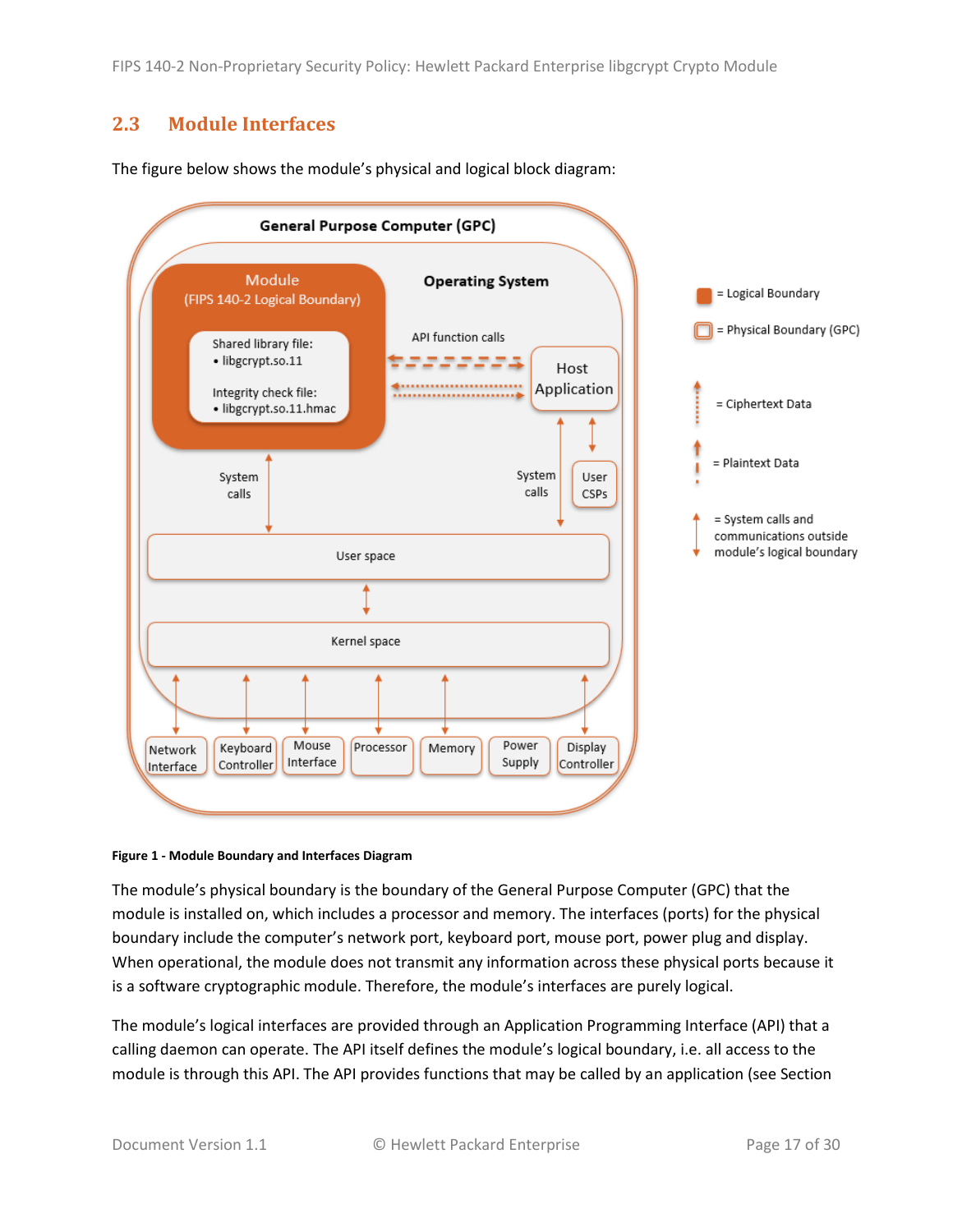[2.4.2](#page-18-2) - [Services](#page-18-2) for the list of available functions). The module distinguishes between logical interfaces by logically separating the information according to the defined API.

The API provided by the module is mapped onto the FIPS 140-2 logical interfaces, which relate to the module's callable interface as follows.

| <b>FIPS 140-2</b><br>Interface | Module Logical Interface                    | <b>GPC Physical Interface</b> |
|--------------------------------|---------------------------------------------|-------------------------------|
| Data Input                     | API input parameters for data               | Network Interface             |
| Data Output                    | API output parameters for data              | Network Interface             |
| Control Input                  | API function calls, API input parameters,   | Network Interface, Keyboard   |
|                                | /proc/sys/crypto/fips_enabled control file, | Interface, Mouse Interface    |
|                                | /etc/gcrypt/fips_enabled configuration file |                               |
| <b>Status Output</b>           | API return codes, API output parameters for | Display Controller, Network   |
|                                | status                                      | Interface                     |
| Power                          | None                                        | Power Supply                  |

|  |  | Table 6 - Logical Interface/Physical Interface Mapping |  |
|--|--|--------------------------------------------------------|--|
|--|--|--------------------------------------------------------|--|

As shown in Figure 1 - [Module Boundary and Interfaces Diagram](#page-16-1) and Table 8 - [Services in FIPS Approved](#page-18-3)  [Mode,](#page-18-3) the output data path is provided by the data interfaces and is logically disconnected from processes performing key generation or zeroization.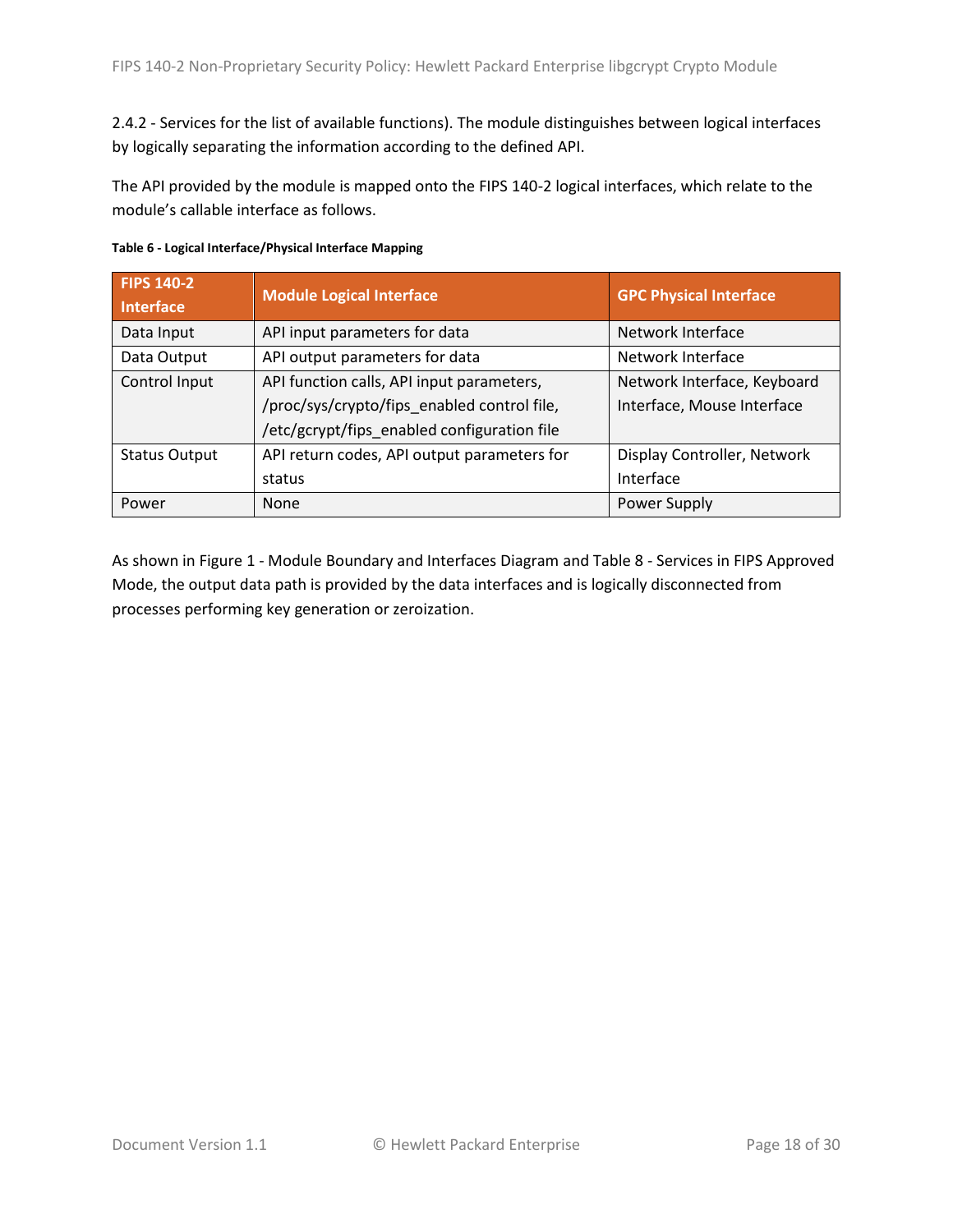# <span id="page-18-0"></span>**2.4 Roles, Services, and Authentication**

### <span id="page-18-1"></span>**2.4.1 Roles**

The module supports two distinct operator roles, User and Crypto Officer (CO). The role is implicitly assumed based on the service requested. A user is considered the owner of the thread that instantiates the module and, therefore, only one concurrent user is allowed.

The module does not support a Maintenance role or bypass capability. The module does not support authentication.

#### **Table 7 - Description of Roles**

| <b>Role</b>   | <b>Role Description</b>                           | <b>Authentication Type</b>    |
|---------------|---------------------------------------------------|-------------------------------|
| <sub>CO</sub> | Performs module installation                      | $N/A -$ Authentication is not |
|               |                                                   | a requirement for Level 1     |
| User          | Performs all services, except module installation | $N/A -$ Authentication is not |
|               |                                                   | a requirement for Level 1     |

#### <span id="page-18-2"></span>**2.4.2 Services**

#### *2.4.2.1 FIPS Approved Mode Services*

All services implemented by the module in FIPS Approved mode are listed in Table 8 - [Services in FIPS](#page-18-3)  [Approved Mode.](#page-18-3) The table includes a description of each service, service availability to the Crypto Officer and User, and CSP access. Modes of CSP access shown in the table are defined as:

- **G** = Generate: The module generates the CSP.
- **R** = Read: The module reads the CSP. The read access is typically performed before the module uses the CSP.
- **E** = Execute: The module executes using the CSP.
- **W** = Write: The module writes the CSP. The write access is typically performed after a CSP is imported into the module, when the module generates a CSP, or when the module overwrites an existing CSP.
- **Z** = Zeroize: The module zeroizes the CSP.

| <b>Service</b>          | <b>Description</b>                   | CO | <b>User</b> | <b>Key, CSP Access</b> |
|-------------------------|--------------------------------------|----|-------------|------------------------|
| Symmetric Encryption/   | Encrypts or decrypts a block of data |    |             | R, W, E: AES,          |
| Decryption              | using Triple-DES and/or AES          |    |             | <b>TDES Key</b>        |
| Get Key Length          | cipher_get_keylen() function         |    |             | N/A<br>$\bullet$       |
| <b>Get Block Length</b> | cipher get blocksize() function      |    |             | N/A<br>$\bullet$       |
| Check Availability of   | cipher_get_blocksize() function      |    |             | N/A                    |
| Algorithm               |                                      |    |             |                        |

#### <span id="page-18-3"></span>**Table 8 - Services in FIPS Approved Mode**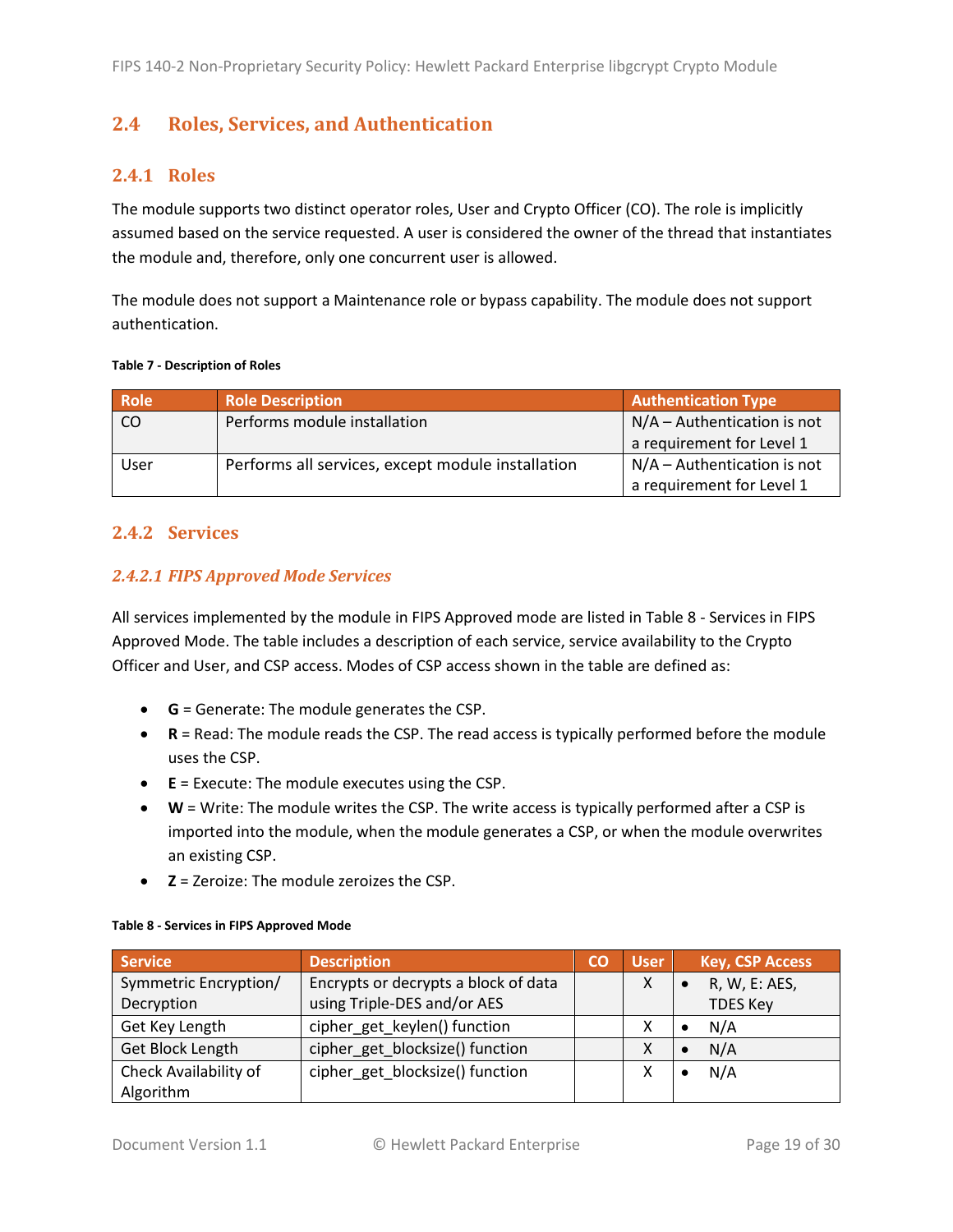| Service                                                    | <b>Description</b>                                                                                                                  | $\overline{c}$ | <b>User</b>  | <b>Key, CSP Access</b>                                                    |
|------------------------------------------------------------|-------------------------------------------------------------------------------------------------------------------------------------|----------------|--------------|---------------------------------------------------------------------------|
| Hash                                                       | Secure Hash Algorithm (SHS) hashes<br>a block of data.                                                                              |                | X            | N/A<br>$\bullet$                                                          |
| Keyed Hash (HMAC)                                          | <b>HMAC</b> function                                                                                                                |                | X            | R, W, E: HMAC<br>$\bullet$<br>Key                                         |
| <b>Digital Signature</b><br>Generation and<br>Verification | Sign and verify operation                                                                                                           |                | $\mathsf{X}$ | R, W, E: RSA, DSA<br>$\bullet$<br>Key                                     |
| Asymmetric Key<br>Generation                               | Key pair generation for RSA or DSA                                                                                                  |                | X            | R, W, E: RSA, DSA<br>$\bullet$<br>Key                                     |
| Asymmetric Encryption/<br>Decryption                       | Encrypts or decrypts using Approved<br>RSA key size                                                                                 |                | X            | R, W, E: RSA Key<br>$\bullet$<br>pair                                     |
| Random Number<br>Generation                                | Generate random numbers based<br>on the SP 800-90A DRBG                                                                             |                | X            | W, E: Entropy<br>$\bullet$<br>input string, seed<br>and internal<br>state |
| Self-tests                                                 | Performs power-up self-test on<br>demand                                                                                            |                | X            | N/A<br>$\bullet$                                                          |
| Zeroization                                                | Zeroization performed by functions<br>gcry_cipher_close(),<br>gcry_sexp_release(),<br>gcry_drbg_uninstantiate(),<br>gcry_md_close() |                | X            | W: all CSPs<br>$\bullet$                                                  |
| <b>Show Status</b>                                         | Show status of the module state                                                                                                     |                | X            | N/A<br>$\bullet$                                                          |
| <b>Module Installation</b>                                 | Install and configure the module                                                                                                    | Χ              |              | N/A<br>$\bullet$                                                          |

#### *2.4.2.2 Non-Approved Mode Services*

In non-Approved mode, the module may use algorithms specified in [Table 4.](#page-10-2) CSP/key separation is enforced between both modes. The services available in FIPS Approved mode can also be used in non-Approved mode. The module also provides the additional non-Approved services:

- Cyclic Redundancy Code (CRC 32)
- Password based KDF (OpenPGP Salted and Itereated/Salted, RFC 4880)

# <span id="page-19-0"></span>**2.5 Physical Security**

The module is a software-only module and does not have physical security mechanisms.

# <span id="page-19-1"></span>**2.6 Operational Environment**

The module operates in a modifiable operational environment under the FIPS 140-2 definitions.

The module runs on a GPC running one of the operating systems specified in this section, i.e. the approved operational environments.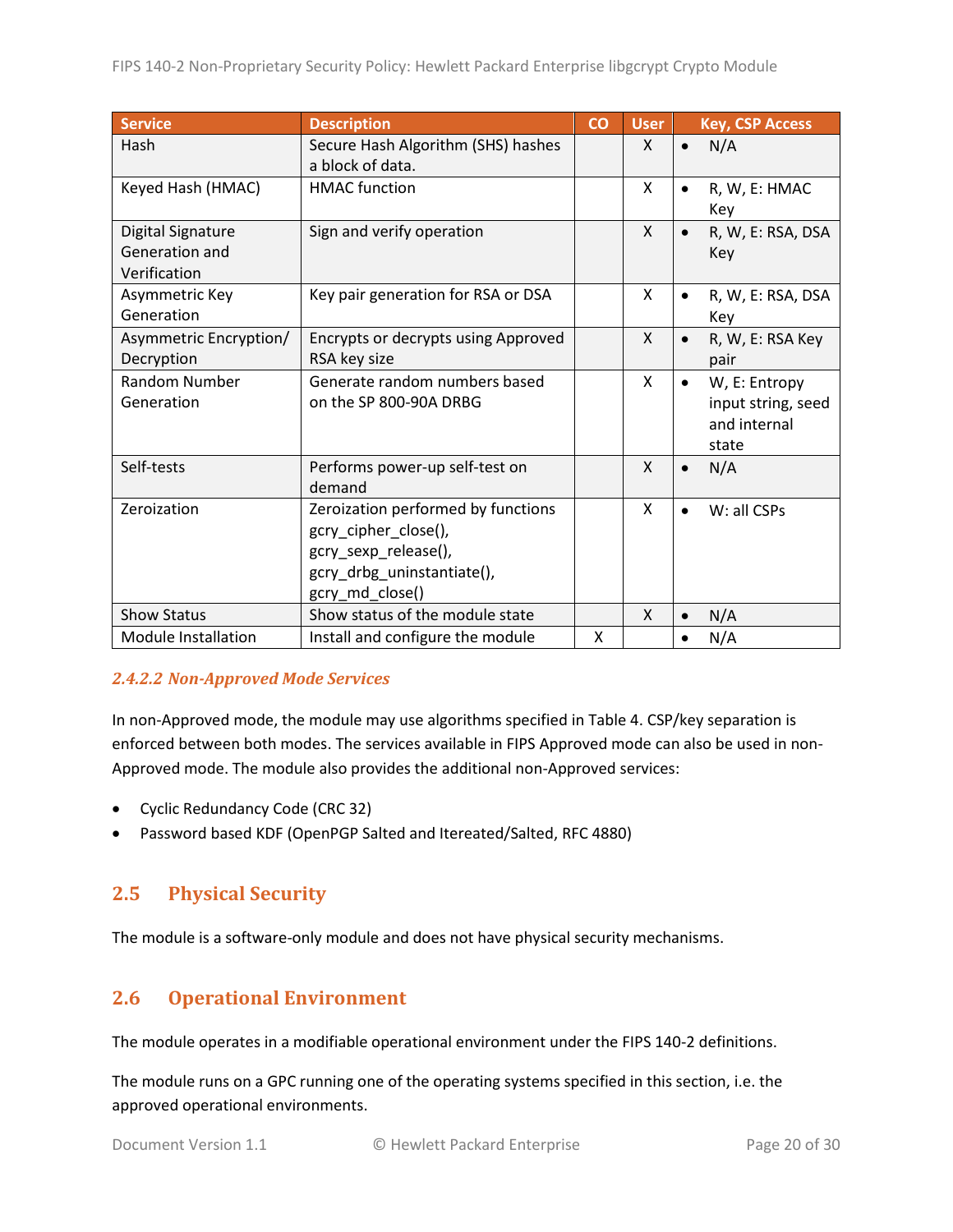The module was tested on the following platforms:

#### **Table 9 - FIPS Tested Configurations**

| <b>Operating System</b> | <b>Hardware</b>      | <b>Processor</b>                                 |
|-------------------------|----------------------|--------------------------------------------------|
| Oracle Linux 7.6 64-bit | 1 Oracle Server X7-2 | $AMD^{\circ}$ EPYC $^{\circ}$ 7551               |
| Oracle Linux 7.6 64-bit | 1 Oracle Server X7-2 | Intel <sup>®</sup> Xeon <sup>®</sup> Silver 4114 |

FIPS 140-2 validation compliance is maintained for other compatible operating systems (in single user mode) where the module source code is unmodified, and the requirements outlined in NIST IG G.5 are met. No claim can be made as to the correct operation of the module or the security strengths of the generated keys when ported to an operational environment that is not listed on the validation certificate.

# <span id="page-20-0"></span>**2.6.1 Operational Environment Policy**

The operating system is restricted to a single operator (concurrent operators are explicitly excluded). The application that requests cryptographic services is the single user of the module, even when the application is serving multiple clients. In operational mode, the ptrace(2) system call, the debugger  $(gdb(1))$  and strace $(1)$  shall be not used.

# <span id="page-20-1"></span>**2.7 Self-Tests**

The module performs power-up tests at module initialization to ensure that the module is not corrupted and that the cryptographic algorithms work as expected. The self-tests are performed without any user intervention.

# <span id="page-20-2"></span>**2.7.1 Power-Up Self-Tests**

The module performs power-on self-tests (POST) automatically during loading of the module by making use of default entry point (DEP) without any user intervention. While the power-up tests are in progress, services are not available and input or output is not possible: the module is single-threaded and will not return to the calling application until the self-tests are completed successfully. If any of the self-test fails module enters Error state. If all the self-tests are successful, then the module is operational and cryptographic functionality is available for use.

The integrity of the module is verified by comparing the HMAC-SHA-256 value calculated at run time with the HMAC value stored in the HMAC file that was computed at build time.

|  | Table 10 - Power-Up Self-Tests |  |
|--|--------------------------------|--|
|--|--------------------------------|--|

| <b>Algorithm</b> | <b>Test</b>                              |
|------------------|------------------------------------------|
| Module Integrity | HMAC-SHA-256 Integrity Test (Cert. #C709 |
| Test             |                                          |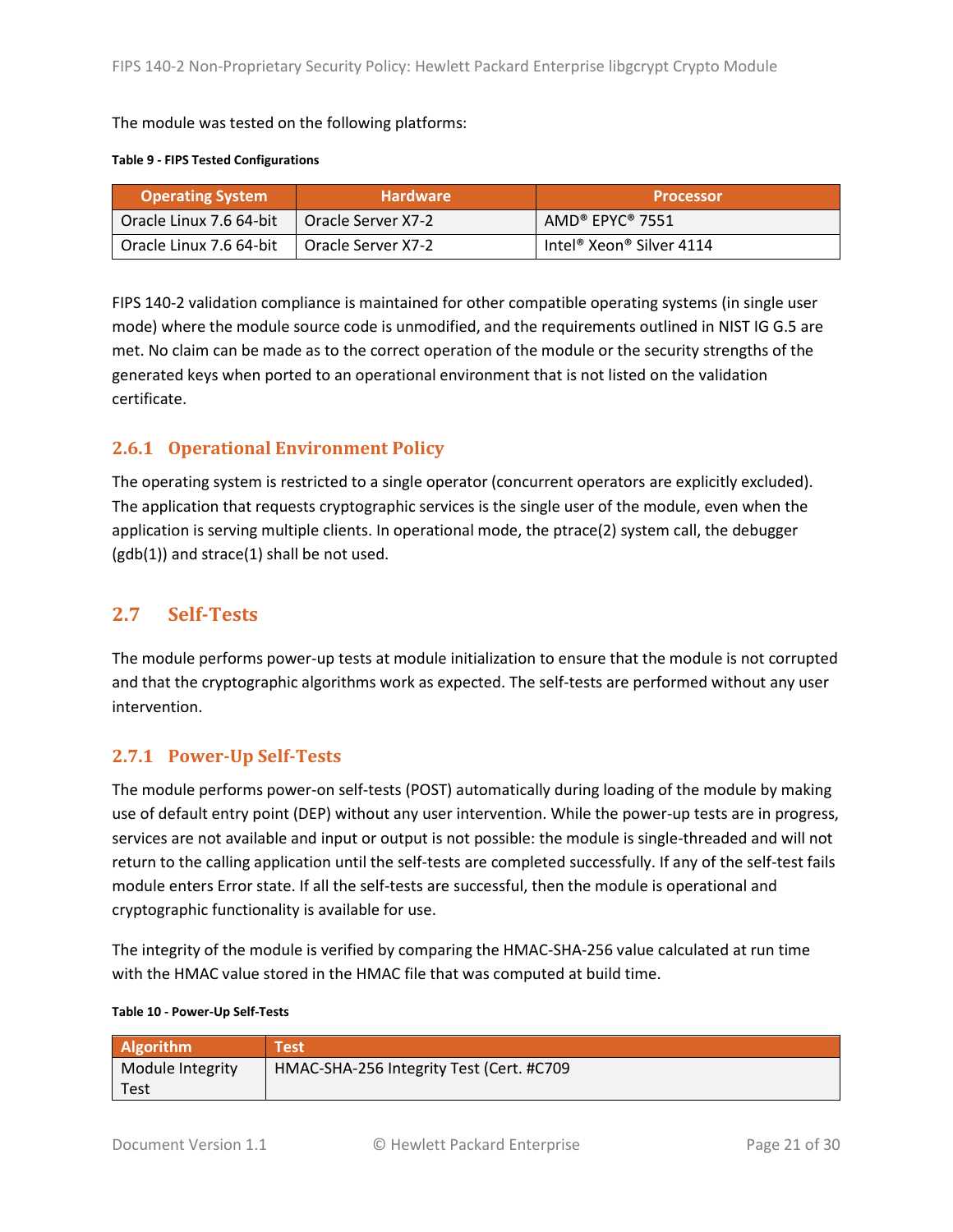| <b>Algorithm</b>    | <b>Test</b>                                                              |
|---------------------|--------------------------------------------------------------------------|
| AES (128, 192, 256) | KATs, encryption and decryption tested separately                        |
| <b>DRBG</b>         | KATs for Hash, HMAC, and CTR                                             |
|                     | The module supports health tests for the DRBG Instantiate, Generate, and |
|                     | <b>Reseed Functions</b>                                                  |
| <b>DSA</b>          | PCT for signature generation/verification                                |
| <b>HMAC</b>         | KATs for HMAC-SHA-1, HMAC-SHA-224, HMAC-SHA-256, HMAC-SHA-384,           |
|                     | HMAC-SHA-512                                                             |
| <b>RSA</b>          | KATs for signature generation/verification                               |
| <b>SHS</b>          | KATs for SHA-1, SHA-224, SHA-256, SHA-384, SHA-512                       |
| Triple-DES          | KATs, encryption and decryption tested separately                        |

# <span id="page-21-0"></span>**2.7.2 On Demand Self-Tests**

The module provides the Self-Test service to perform self-tests on demand. This service performs the same cryptographic algorithm tests executed during power-up. To invoke the on-demand self-tests, the user can make a call to the gcry\_control (GCRYCTL\_SELFTEST) function. During the execution of the ondemand self-tests, services are not available and no data output or input is possible.

# <span id="page-21-1"></span>**2.7.3 Conditional Self-Tests**

If any of the conditional test fails, the module enters the Error state. The module implements the following conditional self-tests upon random number generation or key generation.

| Test<br>Target | <b>Description</b>                                                                          |
|----------------|---------------------------------------------------------------------------------------------|
| <b>DRBG</b>    | Continuous Random Number Generator Test (random/drbg.c:cdrbg fips continuous test)          |
|                | The module also implements the SP 800-90A Section 11.3 Health Tests                         |
| <b>DSA</b>     | Pairwise Consistency Test: signature generation and verification (cipher/dsa.c:test keys()) |
| <b>RSA</b>     | Pairwise Consistency Test: signature generation and verification (cipher/rsa.c:test keys()) |

# <span id="page-21-2"></span>**2.7.4 Error State**

The Module enters the Error state with an error message, on the failure of any POST or conditional test. In the Error state, all data output is inhibited and no cryptographic operations are allowed. The error can be recovered by calling gcry\_control(GCRYCTL\_SELFTEST) function that reruns the POST. The module enters Fatal Error state when random numbers are requested in error state or when requesting cipher operations on deallocated handle. In Fatal Error state the module is aborted and is not available for use. The module needs to be reloaded in order to recover from Fatal Error state.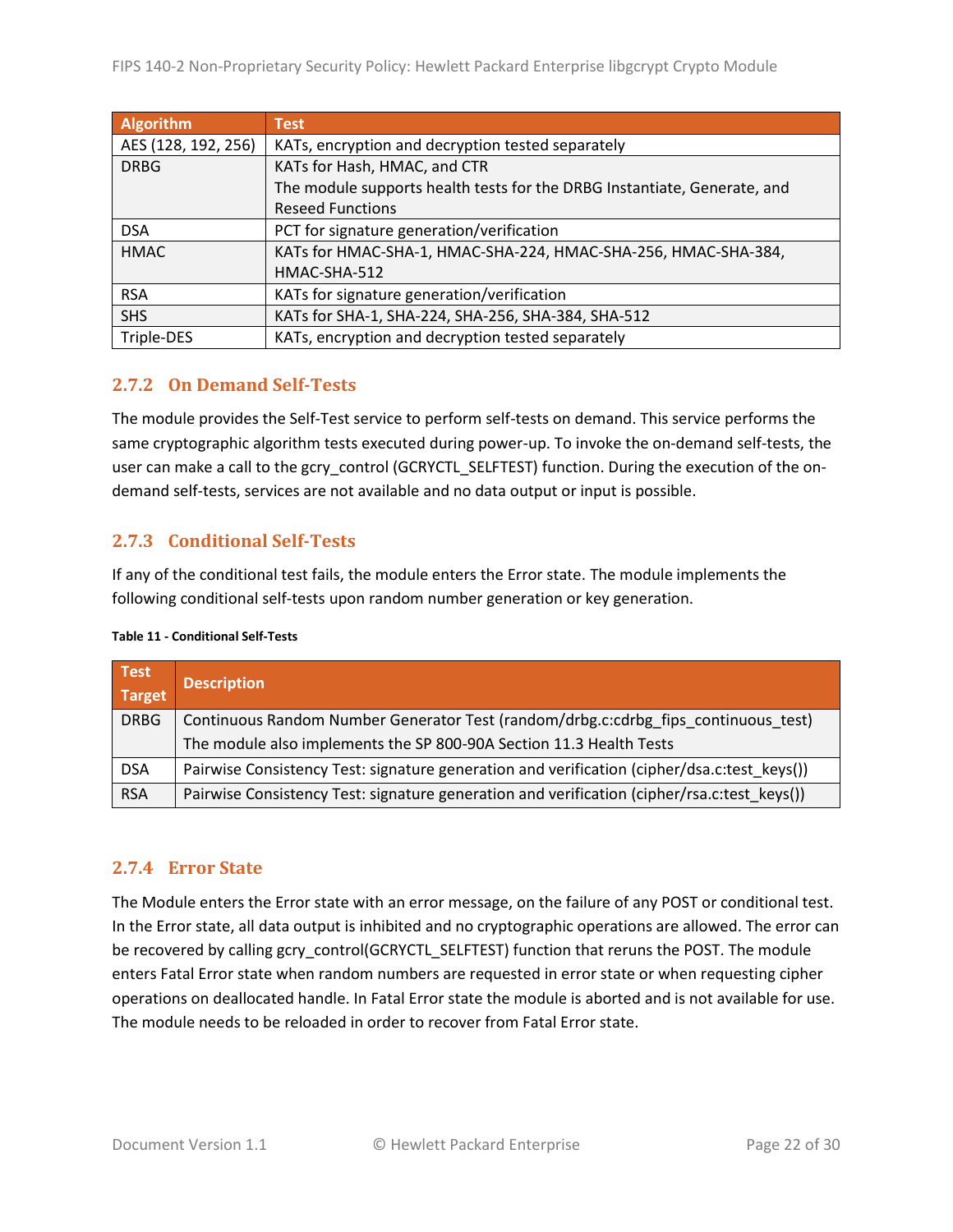# <span id="page-22-0"></span>**2.8 Mitigation of Other Attacks**

### <span id="page-22-1"></span>**2.8.1 RSA blinding**

The module uses a blinding technique for RSA decryption to mitigate real world timing attacks over a network. Instead of using the RSA decryption directly, a blinded value (y = x·re mod n) is decrypted and the unblinded value  $(x' = y' \cdot r - 1 \mod n)$  returned. The blinding value "r" is a random value with the size of the modulus "n" and generated with `GCRY\_WEAK\_RANDOM' random level.

#### <span id="page-22-2"></span>**2.8.2 Weak Triple-DES key detection**

Weak Triple-DES keys are detected as follows. In DES there are 64 known keys which are weak because they produce only one, two, or four different subkeys in the subkey scheduling process. The keys in this table have all their parity bits cleared.

```
static byte weak keys[64][8] =
```
{

{ 0x00, 0x00, 0x00, 0x00, 0x00, 0x00, 0x00, 0x00 }, /\*w weak keys\*/

{ 0x00, 0x00, 0x1e, 0x1e, 0x00, 0x00, 0x0e, 0x0e },

{ 0x00, 0x00, 0xe0, 0xe0, 0x00, 0x00, 0xf0, 0xf0 },

{ 0x00, 0x00, 0xfe, 0xfe, 0x00, 0x00, 0xfe, 0xfe },

{ 0x00, 0x1e, 0x00, 0x1e, 0x00, 0x0e, 0x00, 0x0e }, /\*sw semi-weak keys\*/

{ 0x00, 0x1e, 0x1e, 0x00, 0x00, 0x0e, 0x0e, 0x00 },

{ 0x00, 0x1e, 0xe0, 0xfe, 0x00, 0x0e, 0xf0, 0xfe },

{ 0x00, 0x1e, 0xfe, 0xe0, 0x00, 0x0e, 0xfe, 0xf0 },

{ 0x00, 0xe0, 0x00, 0xe0, 0x00, 0xf0, 0x00, 0xf0 }, /\*sw\*/

{ 0x00, 0xe0, 0x1e, 0xfe, 0x00, 0xf0, 0x0e, 0xfe },

{ 0x00, 0xe0, 0xe0, 0x00, 0x00, 0xf0, 0xf0, 0x00 },

{ 0x00, 0xe0, 0xfe, 0x1e, 0x00, 0xf0, 0xfe, 0x0e },

{ 0x00, 0xfe, 0x00, 0xfe, 0x00, 0xfe, 0x00, 0xfe }, /\*sw\*/

{ 0x00, 0xfe, 0x1e, 0xe0, 0x00, 0xfe, 0x0e, 0xf0 },

{ 0x00, 0xfe, 0xe0, 0x1e, 0x00, 0xfe, 0xf0, 0x0e },

{ 0x00, 0xfe, 0xfe, 0x00, 0x00, 0xfe, 0xfe, 0x00 },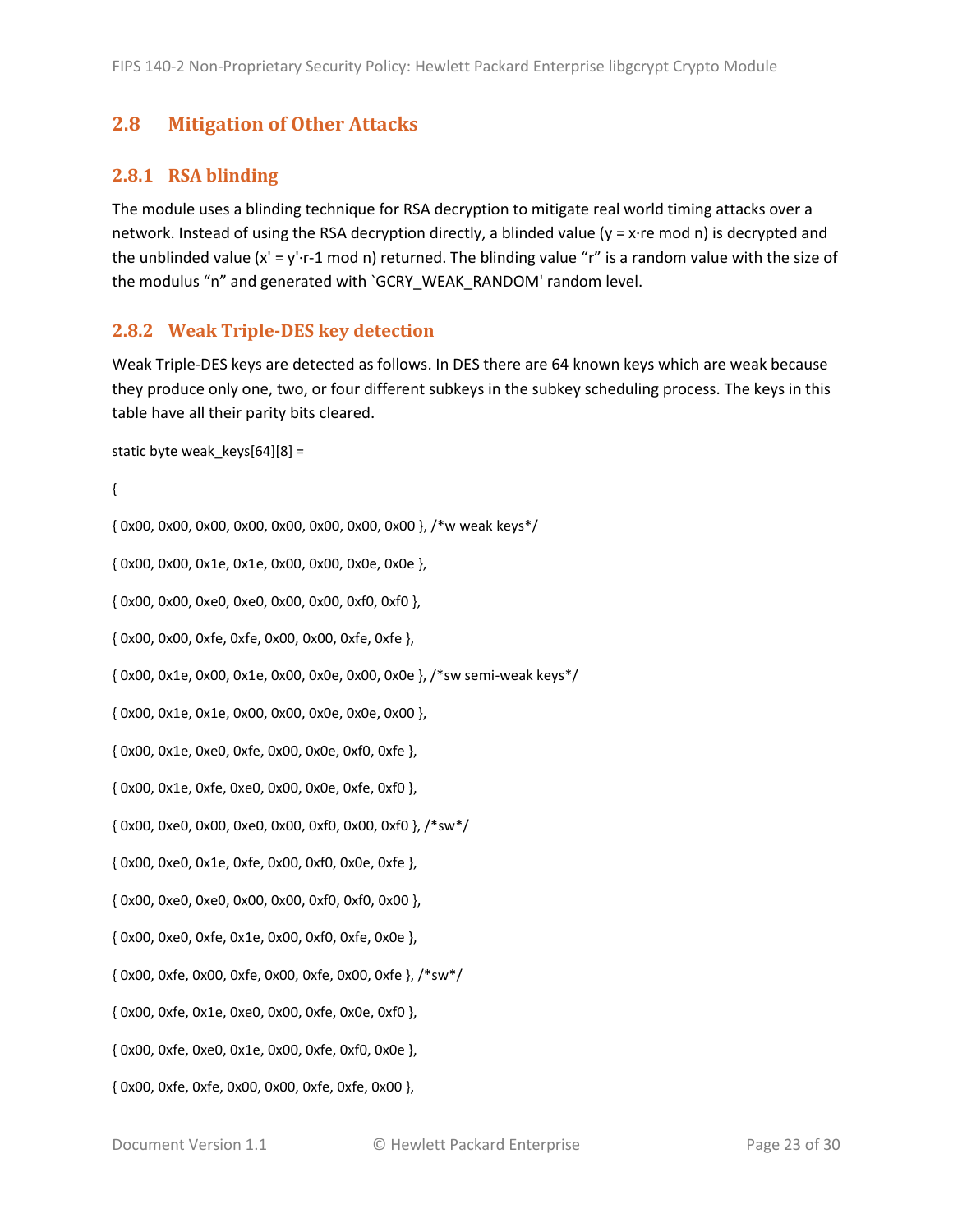{ 0x1e, 0x00, 0x00, 0x1e, 0x0e, 0x00, 0x00, 0x0e }, { 0x1e, 0x00, 0x1e, 0x00, 0x0e, 0x00, 0x0e, 0x00 }, /\*sw\*/ { 0x1e, 0x00, 0xe0, 0xfe, 0x0e, 0x00, 0xf0, 0xfe }, { 0x1e, 0x00, 0xfe, 0xe0, 0x0e, 0x00, 0xfe, 0xf0 }, { 0x1e, 0x1e, 0x00, 0x00, 0x0e, 0x0e, 0x00, 0x00 }, { 0x1e, 0x1e, 0x1e, 0x1e, 0x0e, 0x0e, 0x0e, 0x0e }, /\*w\*/ { 0x1e, 0x1e, 0xe0, 0xe0, 0x0e, 0x0e, 0xf0, 0xf0 }, { 0x1e, 0x1e, 0xfe, 0xfe, 0x0e, 0x0e, 0xfe, 0xfe }, { 0x1e, 0xe0, 0x00, 0xfe, 0x0e, 0xf0, 0x00, 0xfe }, { 0x1e, 0xe0, 0x1e, 0xe0, 0x0e, 0xf0, 0x0e, 0xf0 }, /\*sw\*/ { 0x1e, 0xe0, 0xe0, 0x1e, 0x0e, 0xf0, 0xf0, 0x0e }, { 0x1e, 0xe0, 0xfe, 0x00, 0x0e, 0xf0, 0xfe, 0x00 }, { 0x1e, 0xfe, 0x00, 0xe0, 0x0e, 0xfe, 0x00, 0xf0 }, { 0x1e, 0xfe, 0x1e, 0xfe, 0x0e, 0xfe, 0x0e, 0xfe }, /\*sw\*/ { 0x1e, 0xfe, 0xe0, 0x00, 0x0e, 0xfe, 0xf0, 0x00 }, { 0x1e, 0xfe, 0xfe, 0x1e, 0x0e, 0xfe, 0xfe, 0x0e }, { 0xe0, 0x00, 0x00, 0xe0, 0xf0, 0x00, 0x00, 0xf0 }, { 0xe0, 0x00, 0x1e, 0xfe, 0xf0, 0x00, 0x0e, 0xfe }, { 0xe0, 0x00, 0xe0, 0x00, 0xf0, 0x00, 0xf0, 0x00 }, /\*sw\*/ { 0xe0, 0x00, 0xfe, 0x1e, 0xf0, 0x00, 0xfe, 0x0e }, { 0xe0, 0x1e, 0x00, 0xfe, 0xf0, 0x0e, 0x00, 0xfe }, { 0xe0, 0x1e, 0x1e, 0xe0, 0xf0, 0x0e, 0x0e, 0xf0 }, { 0xe0, 0x1e, 0xe0, 0x1e, 0xf0, 0x0e, 0xf0, 0x0e }, /\*sw\*/ { 0xe0, 0x1e, 0xfe, 0x00, 0xf0, 0x0e, 0xfe, 0x00 }, { 0xe0, 0xe0, 0x00, 0x00, 0xf0, 0xf0, 0x00, 0x00 }, { 0xe0, 0xe0, 0x1e, 0x1e, 0xf0, 0xf0, 0x0e, 0x0e }, { 0xe0, 0xe0, 0xe0, 0xe0, 0xf0, 0xf0, 0xf0, 0xf0 }, /\*w\*/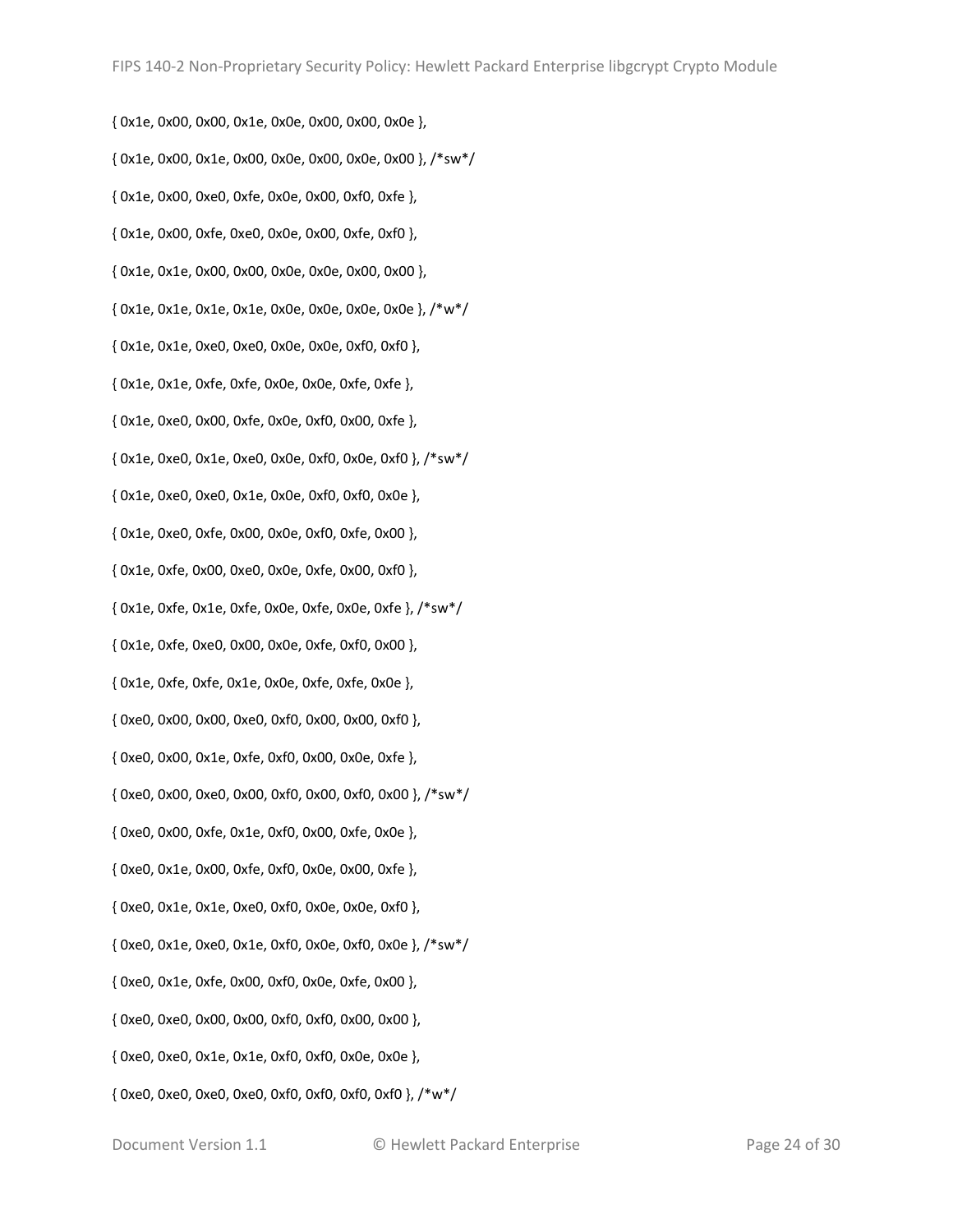{ 0xe0, 0xe0, 0xfe, 0xfe, 0xf0, 0xf0, 0xfe, 0xfe }, { 0xe0, 0xfe, 0x00, 0x1e, 0xf0, 0xfe, 0x00, 0x0e }, { 0xe0, 0xfe, 0x1e, 0x00, 0xf0, 0xfe, 0x0e, 0x00 }, { 0xe0, 0xfe, 0xe0, 0xfe, 0xf0, 0xfe, 0xf0, 0xfe }, /\*sw\*/ { 0xe0, 0xfe, 0xfe, 0xe0, 0xf0, 0xfe, 0xfe, 0xf0 }, { 0xfe, 0x00, 0x00, 0xfe, 0xfe, 0x00, 0x00, 0xfe }, { 0xfe, 0x00, 0x1e, 0xe0, 0xfe, 0x00, 0x0e, 0xf0 }, { 0xfe, 0x00, 0xe0, 0x1e, 0xfe, 0x00, 0xf0, 0x0e }, { 0xfe, 0x00, 0xfe, 0x00, 0xfe, 0x00, 0xfe, 0x00 }, /\*sw\*/ { 0xfe, 0x1e, 0x00, 0xe0, 0xfe, 0x0e, 0x00, 0xf0 }, { 0xfe, 0x1e, 0x1e, 0xfe, 0xfe, 0x0e, 0x0e, 0xfe }, { 0xfe, 0x1e, 0xe0, 0x00, 0xfe, 0x0e, 0xf0, 0x00 }, { 0xfe, 0x1e, 0xfe, 0x1e, 0xfe, 0x0e, 0xfe, 0x0e }, /\*sw\*/ { 0xfe, 0xe0, 0x00, 0x1e, 0xfe, 0xf0, 0x00, 0x0e }, { 0xfe, 0xe0, 0x1e, 0x00, 0xfe, 0xf0, 0x0e, 0x00 }, { 0xfe, 0xe0, 0xe0, 0xfe, 0xfe, 0xf0, 0xf0, 0xfe }, { 0xfe, 0xe0, 0xfe, 0xe0, 0xfe, 0xf0, 0xfe, 0xf0 }, /\*sw\*/ { 0xfe, 0xfe, 0x00, 0x00, 0xfe, 0xfe, 0x00, 0x00 }, { 0xfe, 0xfe, 0x1e, 0x1e, 0xfe, 0xfe, 0x0e, 0x0e }, { 0xfe, 0xfe, 0xe0, 0xe0, 0xfe, 0xfe, 0xf0, 0xf0 }, { 0xfe, 0xfe, 0xfe, 0xfe, 0xfe, 0xfe, 0xfe, 0xfe } /\*w\*/ };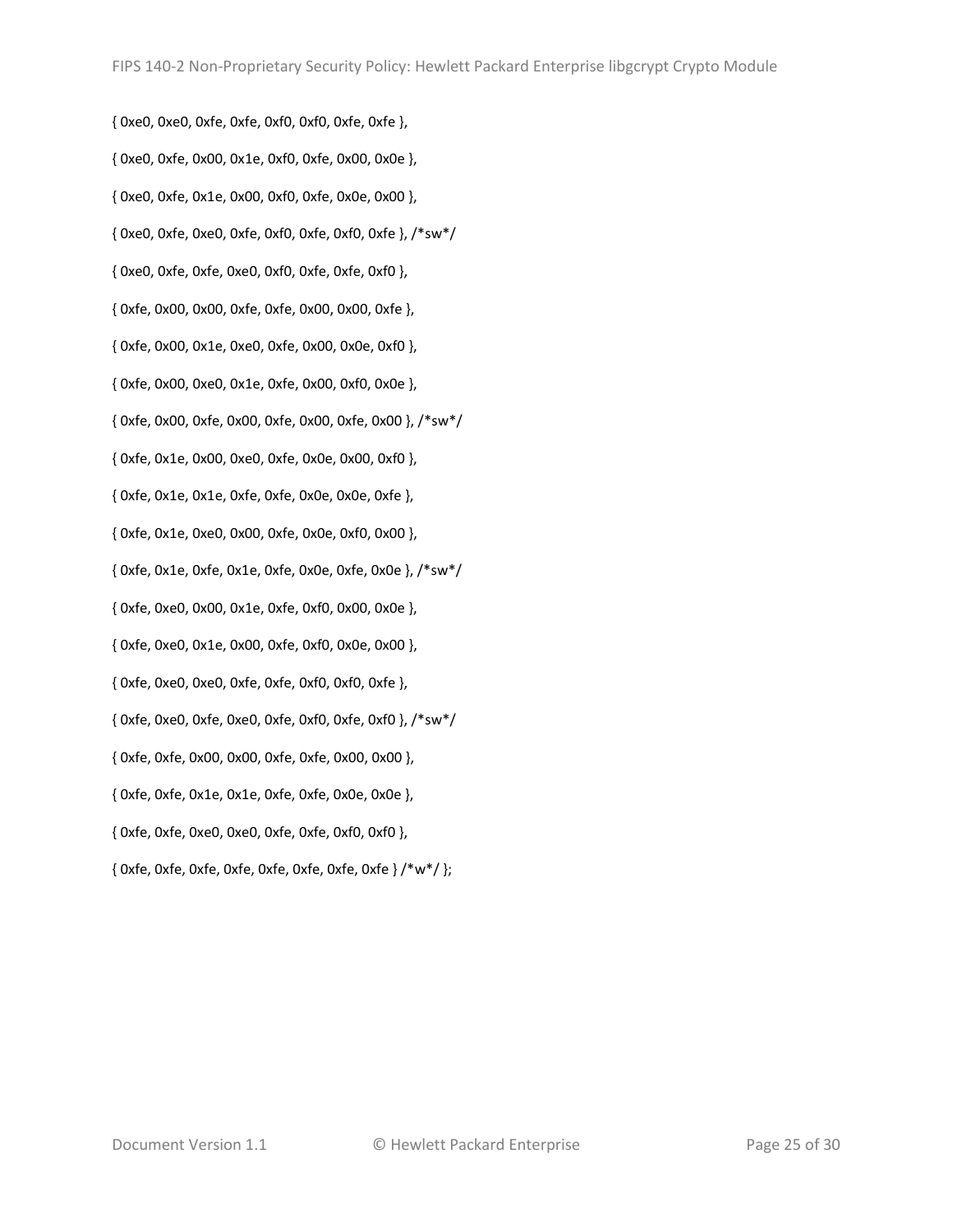# <span id="page-25-0"></span>**3 Security Rules and Guidance**

# <span id="page-25-1"></span>**3.1 Crypto Officer Guidance**

The module is provided directly to solution developers and is not available for direct download to the general public. Only the compiled module is provided to solution developers. The module and its host application shall be installed on an operating system specified in Section [2.6](#page-19-1) or one where portability is maintained.

Using a non-Approved algorithm specified in [Table 4](#page-10-2) will result in the module implicitly entering the non-Approved mode of operation.

The module needs to be put into FIPS Approved mode explicitly. If an application that uses the module for its cryptography is put into a chroot environment, the Crypto Officer must ensure one of the below methods is available to the module from within the chroot environment to ensure entry into FIPS Approved mode. Failure to do so will not allow the application to properly enter FIPS Approved mode.

If the file /proc/sys/crypto/fips\_enabled exists and contains a numeric value other than 0, the module is put into FIPS Approved mode at initialization time. This is the mechanism recommended for ordinary use, activated by using the fips=1 option in the boot loader.

<span id="page-25-3"></span>An application may request FIPS Approved mode using the control command gcry\_control (GCRYCTL\_FORCE\_FIPS\_MODE). This must be done prior to any initialization (i.e. before the gcry\_check\_version() function).

If the file /etc/gcrypt/fips\_enabled exists, the module is put into FIPS mode at initialization time. This filename does not depend on any configuration options.

Once the module has been put into FIPS Approved mode, it is not possible to switch back to non-Approved mode without terminating the process first.

If the logging verbosity level of the module has been set to at least 2, the state transitions and the selftests are logged.

# <span id="page-25-2"></span>**3.2 User Guidance**

Applications using the module need to call gcry\_control(GCRYCTL\_INITIALIZATION\_FINISHED, O) after initialization is done; that ensures that the DRBG is properly seeded, among others. gcry\_control(GCRYCTL\_TERM\_SECMEM) needs to be called before the process is terminated. The function gcry\_set\_allocation\_handler() may not be used.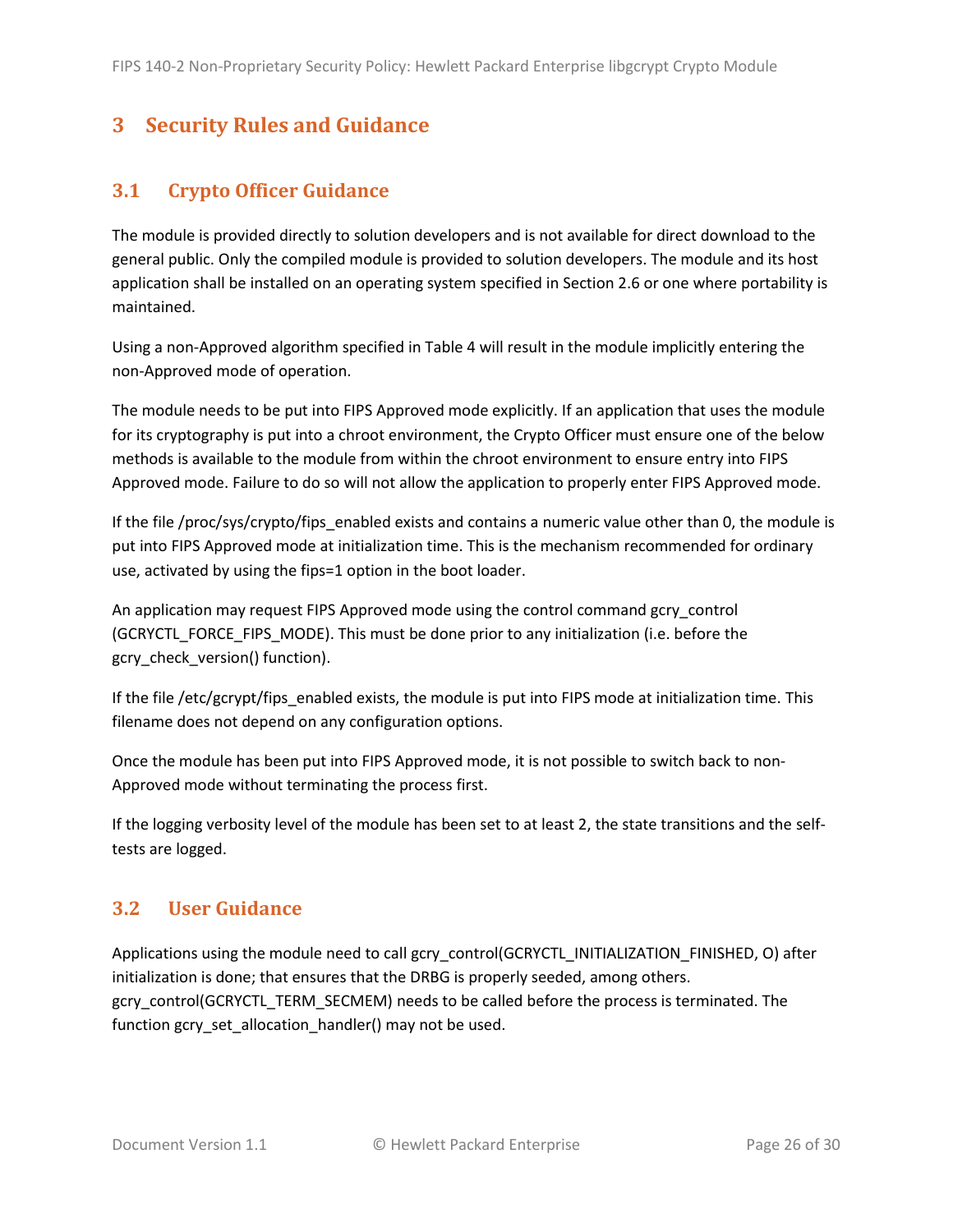The user must not call malloc/free to create/release space for keys; let the module manage space for keys, which will ensure that the key memory is overwritten before it is released. See the documentation file doc/gcrypt.texi within the source code tree for complete instructions for use.

The information pages are included within the developer package. The user can find the documentation at the following locations after having installed the developer package:

/usr/share/info/gcrypt.info-1.gz

/usr/share/info/gcrypt.info-2.gz

/usr/share/info/gcrypt.info.gz

# <span id="page-26-0"></span>**3.2.1 Three-key Triple-DES**

Usage of non-Approved Two-key Triple-DES usage will bring the module into the non-Approved mode of operation implicitly.

Data encryption using the same three-key Triple-DES key shall not exceed 2<sup>16</sup> Triple-DES (64-bit) blocks, in accordance to [SP800-67] and IG A.13 in [FIPS140-2-IG]. The user of the module is responsible for ensuring the module's compliance with this requirement.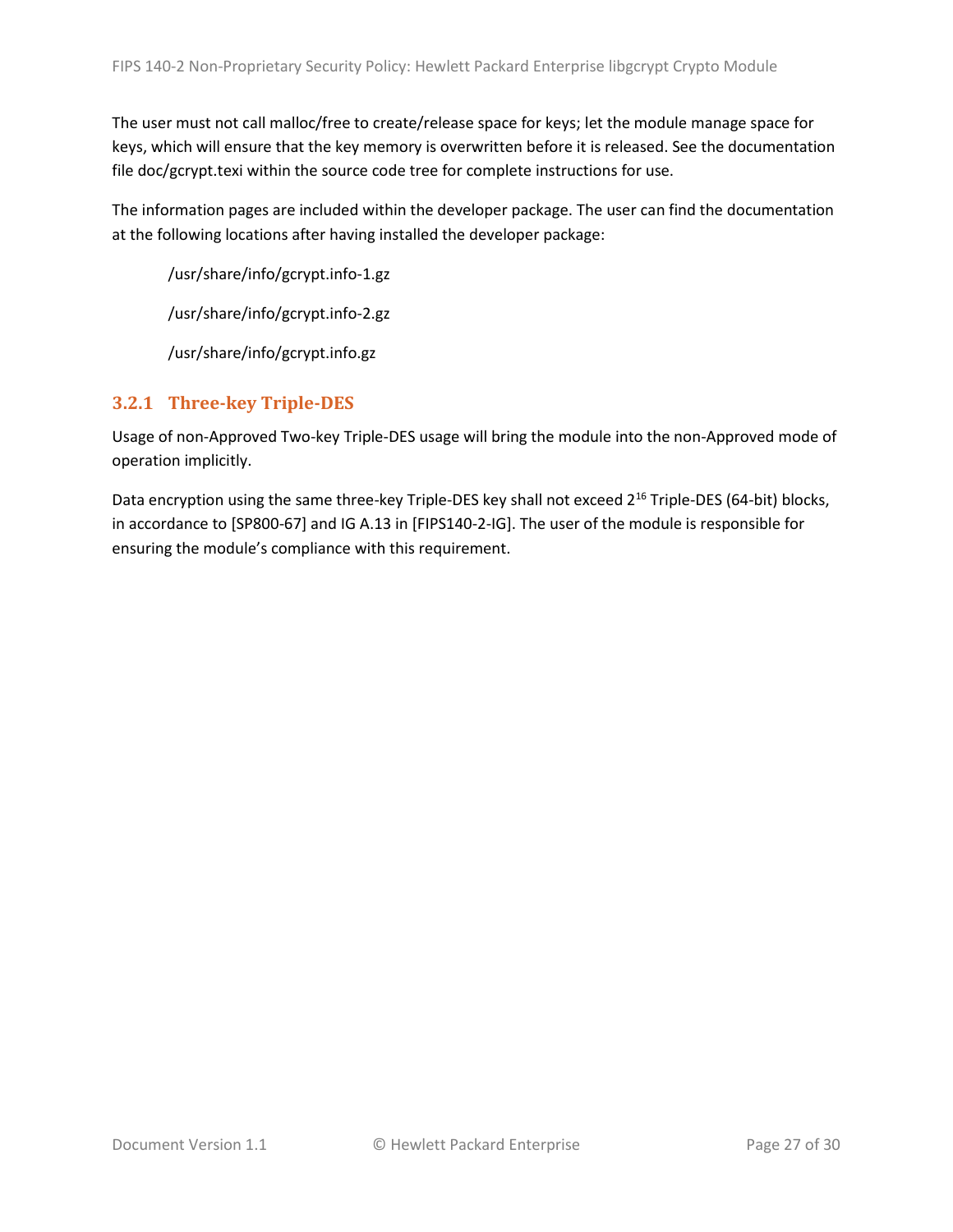# <span id="page-27-0"></span>**4 References and Acronyms**

# <span id="page-27-1"></span>**4.1 References**

### **Table 12 - References**

| <b>Abbreviation</b> | <b>Full Specification Name</b>                                              |
|---------------------|-----------------------------------------------------------------------------|
| <b>FIPS 140-2</b>   | Security Requirements for Cryptographic modules, May 25, 2001               |
| <b>FIPS 180-4</b>   | Secure Hash Standard (SHS)                                                  |
| <b>FIPS 186-4</b>   | Digital Signature Standard (DSS)                                            |
| <b>FIPS 197</b>     | <b>Advanced Encryption Standard</b>                                         |
| <b>FIPS 198-1</b>   | The Keyed-Hash Message Authentication Code (HMAC)                           |
| IG                  | Implementation Guidance for FIPS PUB 140-2 and the Cryptographic Module     |
|                     | <b>Validation Program</b>                                                   |
| <b>PKCS#1 v2.1</b>  | RSA Cryptography Standard                                                   |
| SP 800-38A          | Recommendation for Block Cipher Modes of Operation: Three Variants of       |
|                     | Ciphertext Stealing for CBC Mode                                            |
| SP 800-56B          | Recommendation for Pair-Wise Key Establishment Schemes Using Integer        |
|                     | <b>Factorization Cryptography</b>                                           |
| SP 800-67           | Recommendation for the Triple Data Encryption Algorithm (TDEA) Block Cipher |
| SP 800-89           | Recommendation for Obtaining Assurances for Digital Signature Applications  |
| SP 800-90A          | Recommendation for Random Number Generation Using Deterministic Random      |
|                     | <b>Bit Generators</b>                                                       |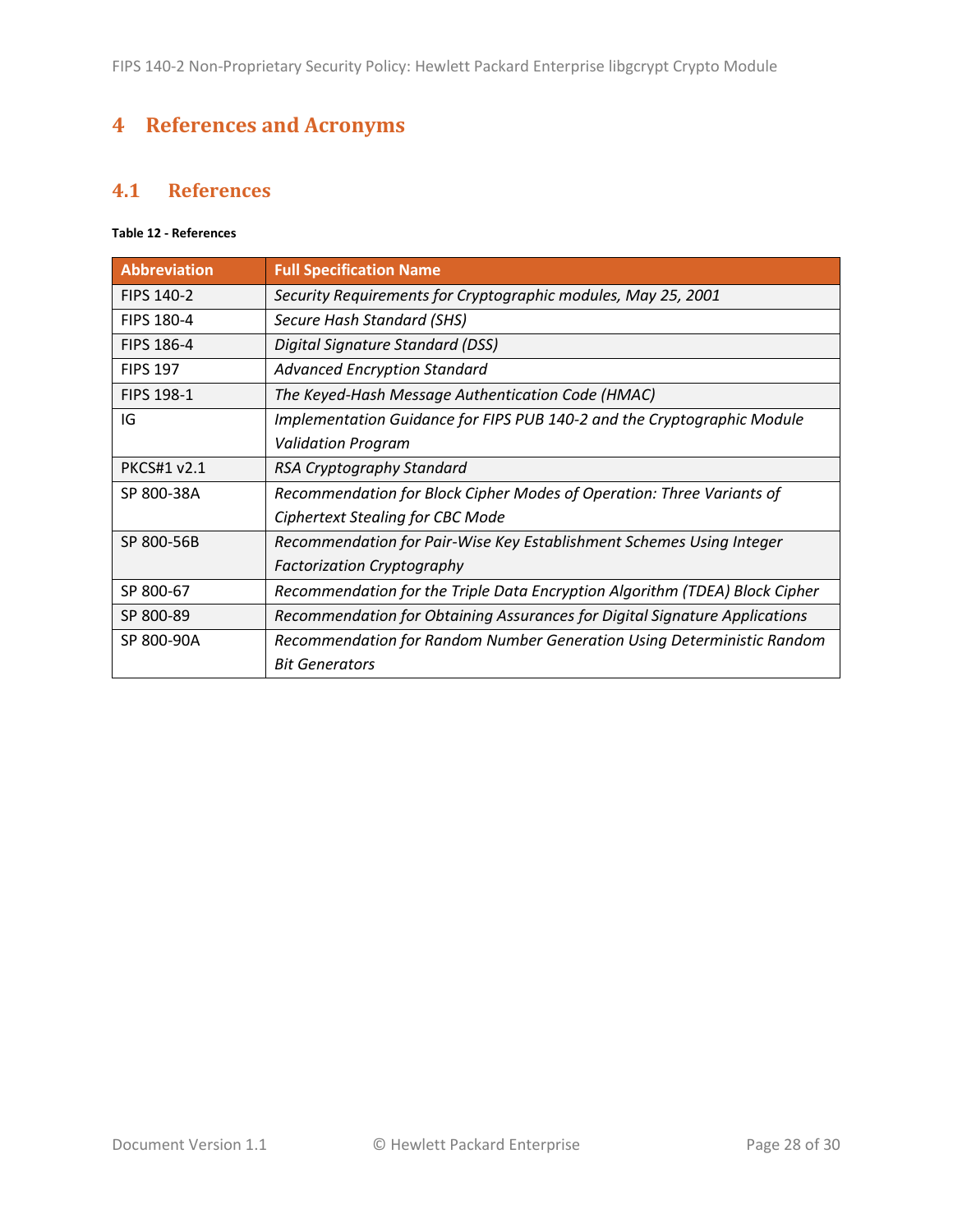FIPS 140-2 Non-Proprietary Security Policy: Hewlett Packard Enterprise libgcrypt Crypto Module

# <span id="page-28-0"></span>**4.2 Acronyms**

The following table defines acronyms found in this document:

#### **Table 13 - Acronyms and Terms**

| <b>Acronym</b> | <b>Term</b>                                         |
|----------------|-----------------------------------------------------|
| <b>AES</b>     | <b>Advanced Encryption Standard</b>                 |
| API            | <b>Application Programming Interface</b>            |
| <b>CAVP</b>    | Cryptographic Algorithm Validation Program          |
| CBC            | Cipher-Block Chaining                               |
| <b>CCCS</b>    | Canadian Centre for Cyber Security                  |
| <b>CFB</b>     | <b>Cipher Feedback Mode</b>                         |
| <b>CMAC</b>    | Cipher-based Message Authentication Code            |
| <b>CMVP</b>    | Cryptographic Module Validation Program             |
| CO             | Crypto Officer                                      |
| <b>CSP</b>     | <b>Critical Security Parameter</b>                  |
| <b>CTR</b>     | <b>Counter Mode</b>                                 |
| <b>DES</b>     | Data Encryption Standard                            |
| <b>DRAM</b>    | <b>Dynamic Random Access Memory</b>                 |
| <b>DRBG</b>    | Deterministic Random Bit Generator                  |
| <b>DSA</b>     | Digital Signature Algorithm                         |
| ECB            | <b>Electronic Code Book</b>                         |
| <b>EMC</b>     | <b>Electromagnetic Compatibility</b>                |
| <b>EMI</b>     | Electromagnetic Interference                        |
| <b>FCC</b>     | <b>Federal Communications Commission</b>            |
| <b>FIPS</b>    | <b>Federal Information Processing Standard</b>      |
| <b>GCM</b>     | Galois/Counter Mode                                 |
| <b>GPC</b>     | <b>General Purpose Computer</b>                     |
| <b>HMAC</b>    | (Keyed-) Hash Message Authentication Code           |
| IG             | <b>Implementation Guidance</b>                      |
| <b>KAT</b>     | Known Answer Test                                   |
| <b>KDF</b>     | <b>Key Derivation Function</b>                      |
| <b>MAC</b>     | <b>Message Authentication Code</b>                  |
| MD5            | Message Digest Algorithm MD5                        |
| N/A            | Not Applicable                                      |
| <b>NDRNG</b>   | Non Deterministic Random Number Generator           |
| <b>NIST</b>    | National Institute of Science and Technology        |
| <b>OFB</b>     | <b>Output Feedback</b>                              |
| <b>OS</b>      | <b>Operating System</b>                             |
| <b>PKCS</b>    | Public-Key Cryptography Standards                   |
| <b>PSS</b>     | Probabilistic Signature Scheme                      |
| RIPEMD         | RACE Integrity Primitives Evaluation Message Digest |
| <b>RSA</b>     | Rivest, Shamir, and Adleman                         |
| <b>SHA</b>     | Secure Hash Algorithm                               |
| <b>SHS</b>     | Secure Hash Standard                                |